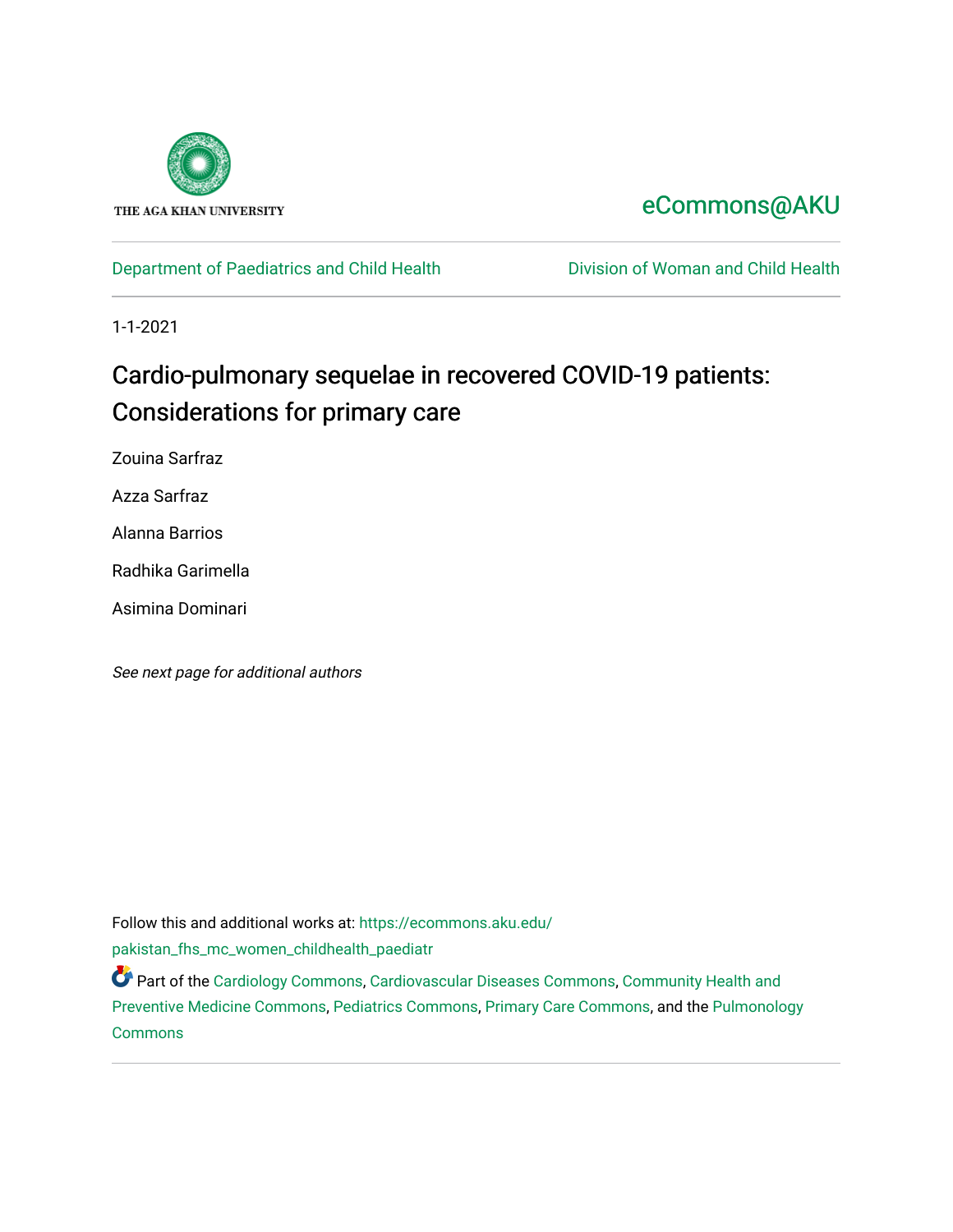## Authors

Zouina Sarfraz, Azza Sarfraz, Alanna Barrios, Radhika Garimella, Asimina Dominari, Manish Kc, Krunal Pandav, Juan C. Pantoja, Varadha Retnakumar, and Ivan Cherrez-Ojeda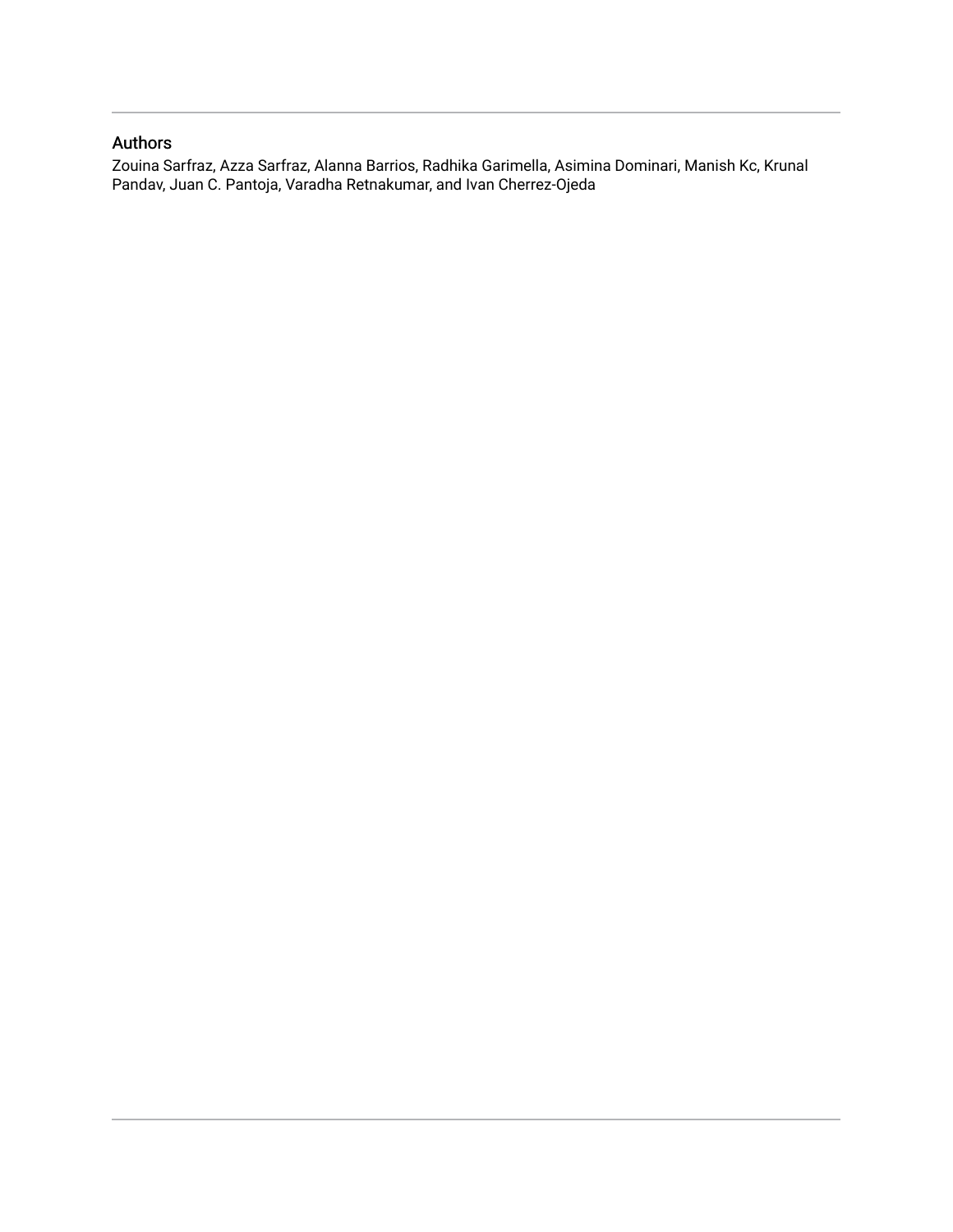## **Cardio-Pulmonary Sequelae in Recovered COVID-19 Patients: Considerations for Primary Care**

Journal of Primary Care & Community Health Volume 12: 1–14 © The Author(s) 2021 Article reuse guidelines: [sagepub.com/journals-permissions](https://us.sagepub.com/en-us/journals-permissions) https://doi.org/10.1177/21501327211023726 DOI: 10.1177/21501327211023726 [journals.sagepub.com/home/jpc](https://journals.sagepub.com/home/jpc) **SSAGE** 

**Zouina Sarfraz1,2 , Azza Sarfraz1,3 , Alanna Barrios1,4 , Radhika Garimella<sup>1</sup><sup>D</sup>, Asimina Dominari<sup>1</sup><sup>D</sup>, Manish KC<sup>1</sup><sup>D</sup>,** Krunal Pandav<sup>1</sup> **D**, Juan C. Pantoja<sup>1</sup>, Varadha Retnakumar<sup>1</sup>, **and Ivan Cherrez-Ojeda5,6**

#### **Abstract**

**Background:** Current literature lacks characterization of the post-recovery sequelae among COVID-19 patients. This review characterizes the course of clinical, laboratory, radiological findings during the primary infection period, and the complications post-recovery. Primary care findings are presented for long-COVID care. **Methods:** Adhering to PRISMA guidelines, 4 databases were searched (PubMed, Embase, CINAHL Plus, Scopus) through December 5, 2020, using the keywords "COVID-19 and/or recovered and/or cardiovascular and/or long-term and/or sequelae and/or sub-acute and/or complication." We included published peer-reviewed case reports, case series, and cross-sectional studies providing the clinical course of COVID-19 infection, and cardiopulmonary complications of patients who recovered from COVID-19, while making healthcare considerations for primary care workers. **Results:** We identified 29 studies across 9 countries including 37.9% Chinese and 24.1% U.S. studies, comprising 655 patients (Mean Age=45) with various ethnical backgrounds including Asian and European. Based on the WHO COVID-19 severity classification scale, initial disease severity was mild for 377 patients and severe for 52 patients. Treatments during primary infection included corticosteroids, oxygen support, and antivirals. The mean value (in days) for complication onset after acute recovery was 28days. Complete blood counts and RT-PCR tests were the most common laboratory results described. In 22 of the studies, patients showed signs of clinical improvement and were prescribed medications such as anticoagulants or corticosteroids. **Conclusion:** Postrecovery infectious complications are common in long-COVID-19 patients ranging from mild infections to life-threatening conditions. International thoracic and cardiovascular societies need to develop guidelines for patients recovering from COVID-19 pneumonia, while focused patient care by the primary care physician is crucial to curb preventable adverse events. Recommendations for real-time and lab-quality diagnostic tests are warranted to establish point-of-care testing, detect early complications, and provide timely treatment.

#### **Keywords**

primary care, long COVID, cardiac, pulmonary, COVID-19

Dates received 5 December 2020; revised 17 May 2021; accepted 18 May 2021.

### **Introduction**

Toward the end of December 2019, the COVID-19 outbreak resulted in massive fear worldwide. Although this outbreak initially occurred in Wuhan, a city in Hubei province, China, it rapidly spread throughout the world. The World Health Organization (WHO) announced that the COVID-19 pandemic as a health emergency of public concern on January 30,  $2020$ .<sup>1</sup> The pandemic has drastically impacted all industries and sectors worldwide, placing an

immense burden on the health care system.<sup>2</sup> COVID-19 has a wide array of clinical presentations ranging from nonspecific symptoms such as fever, fatigue, and diarrhea to severe respiratory and cardiovascular complications, including acute respiratory distress syndrome (ARDS) and multiple organ failure leading to mortality.<sup>3</sup> As a result of the data gathered from numerous clinical trials conducted worldwide, there has been ongoing concern regarding the persistence of the SARS-CoV-2 virus in the post-acute period.4 Due to the limited understanding of the clinical

 $0$ Creative Commons Non Commercial CC BY-NC: This article is distributed under the terms of the Creative Commons Attribution-NonCommercial 4.0 License (https://creativecommons.org/licenses/by-nc/4.0/) which permits non-commercial use, reproduction and distribution of the work without further permission provided the original work is attributed as specified on the SAGE and Open Access pages (https://us.sagepub.com/en-us/nam/open-access-at-sage).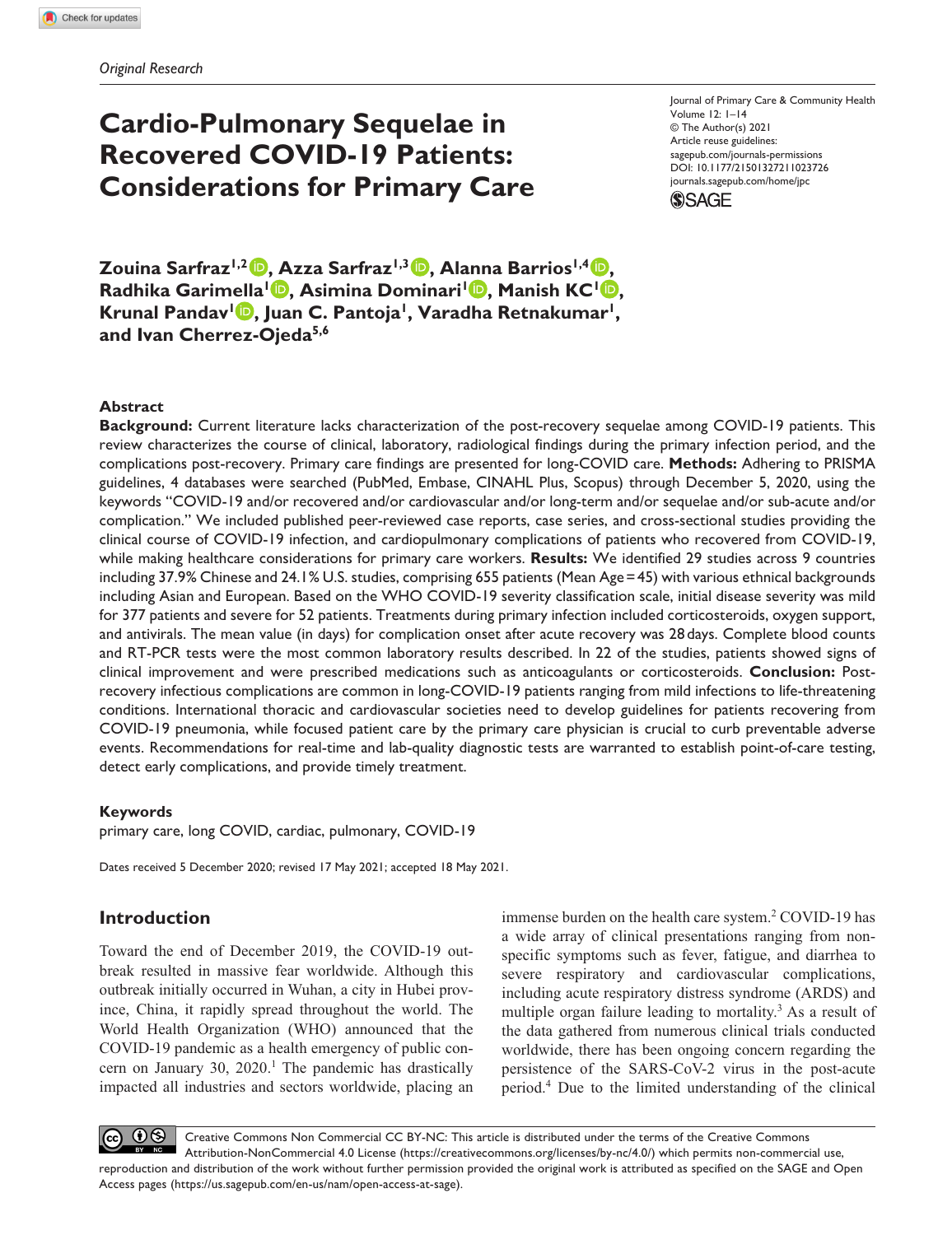course of COVID-19, the possible long-term health impacts have not been elucidated. Our systematic review recognizes the sequelae of COVID-19 patients in the post-acute period to identify their persistent symptoms and clinical outcomes and to provide recommendations as the COVID-19 pandemic continues to spread.

### **Methods**

For this systematic review, a literature search was performed from December 1, 2019, through December 5, 2020, to identify published articles that reported the outcomes of COVID-19 patients after recovery. A systematic literature search was conducted on PubMed, Embase, CINAHL Plus, and Scopus to retrieve articles under the Preferred Reporting Items for Systematic Reviews (PRISMA) checklist criteria. The following search terms were used: "COVID-19 and/or recovered and/or cardiovascular and/or long-term and/or sequelae and/or sub-acute and/or complication." The search terms were kept broad to encompass all possibilities for applicable studies. There were no restrictions on the language of articles published.

Duplicates were removed using Endnote v9. After eliminating duplicates, 3 investigators (AS, ZS, and MKC) independently reviewed all titles and abstracts. The full texts of articles regarded as potentially eligible for consideration were extracted and screened for further analysis. Some records were also retrieved via cross-references from published papers (Umbrella review). Thereafter, eligible articles were selected for final analysis according to predefined inclusion and exclusion criteria. Disagreements between the authors were resolved through consensus and active discussion.

Only human studies with clearly defined recovery, survival, other outcomes from acute COVID-19 were included. The patient population had mild, moderate, severe, or critical COVID-19 disease and a delineated of persistent symptoms and clinical outcomes in the post-acute period was essential for inclusion. The exclusion criteria consisted of review articles; animal studies; and the absence or unclear reporting of recovery status of COVID-19. As proposed by the National Institutes of Health, we employed a uniform severity classification, ranging from mild, moderate, severe, and critical.5

- *1. Mild Illness***:** Individuals who have any of the various signs and symptoms of COVID-19 (eg, fever, cough, sore throat, malaise, headache, muscle pain, nausea, vomiting, diarrhea, loss of taste, and smell) but who do not have shortness of breath, dyspnea, or abnormal chest imaging.
- *2. Moderate Illness***:** Individuals who show evidence of lower respiratory disease during clinical assessment or imaging and who have an oxygen saturation  $(SpO2) \geq 94\%$  on room air at sea level.
- *3. Severe Illness*: Individuals who have SpO2 <94% on room air at sea level, a ratio of arterial partial pressure of oxygen to fraction of inspired oxygen (PaO2/FiO2) <300 mm Hg, respiratory frequency >30 breaths/minutes, or lung infiltrates  $>50\%$ .
- *4. Critical Illness***:** Individuals who have respiratory failure, septic shock, and/or multiple organ dysfunction.

The only exception to the severity scale employed is the paper by Wei<sup>6</sup> which relied on the "Diagnosis and Treatment Protocol of Novel Coronavirus issued by the National Health Commission of the People's Republic of China." Data were tabulated into a shared spreadsheet customized for this review. All tables were optimized before commencing data entry using 6 sample articles included in the review to ensure optimal presentation of findings. Articles selected for the final analysis were independently graded by 2 authors (AS and ZS) for quality using the Newcastle– Ottawa Scale (NOS).

No funding was obtained for this study.

#### **Results**

The search yielded 1091 studies. After removing 431 duplicates, 660 articles were reviewed for title and abstract. After the initial screening, only 167 articles met the inclusion criteria and underwent full-text evaluation. Records that consisted of commentaries, editorials, or reviews that did not meet our criteria were removed, generating a final list of 29 articles (Figure 1).

5 Universidad Espiritu Santo, Samborondon, Ecuador

<sup>1</sup> Larkin Health System, South Miami, FL, USA

<sup>2</sup> Fatima Jinnah Medical University, Lahore, Punjab, Pakistan

<sup>&</sup>lt;sup>3</sup>Aga Khan University, Karachi, Sindh, Pakistan

<sup>4</sup> Instituto Tecnológico y de Estudios Superiores de Monterrey, Monterrey, Mexico

<sup>6</sup> Respiralab Research Group, Guayaquil, Ecuador

**Corresponding Author:**

Zouina Sarfraz, MBBS, Division of Research & Academic Affairs, 7031 SW 62nd Ave, South Miami, FL, USA. Email: [zouinasarfraz@gmail.com](mailto:zouinasarfraz@gmail.com)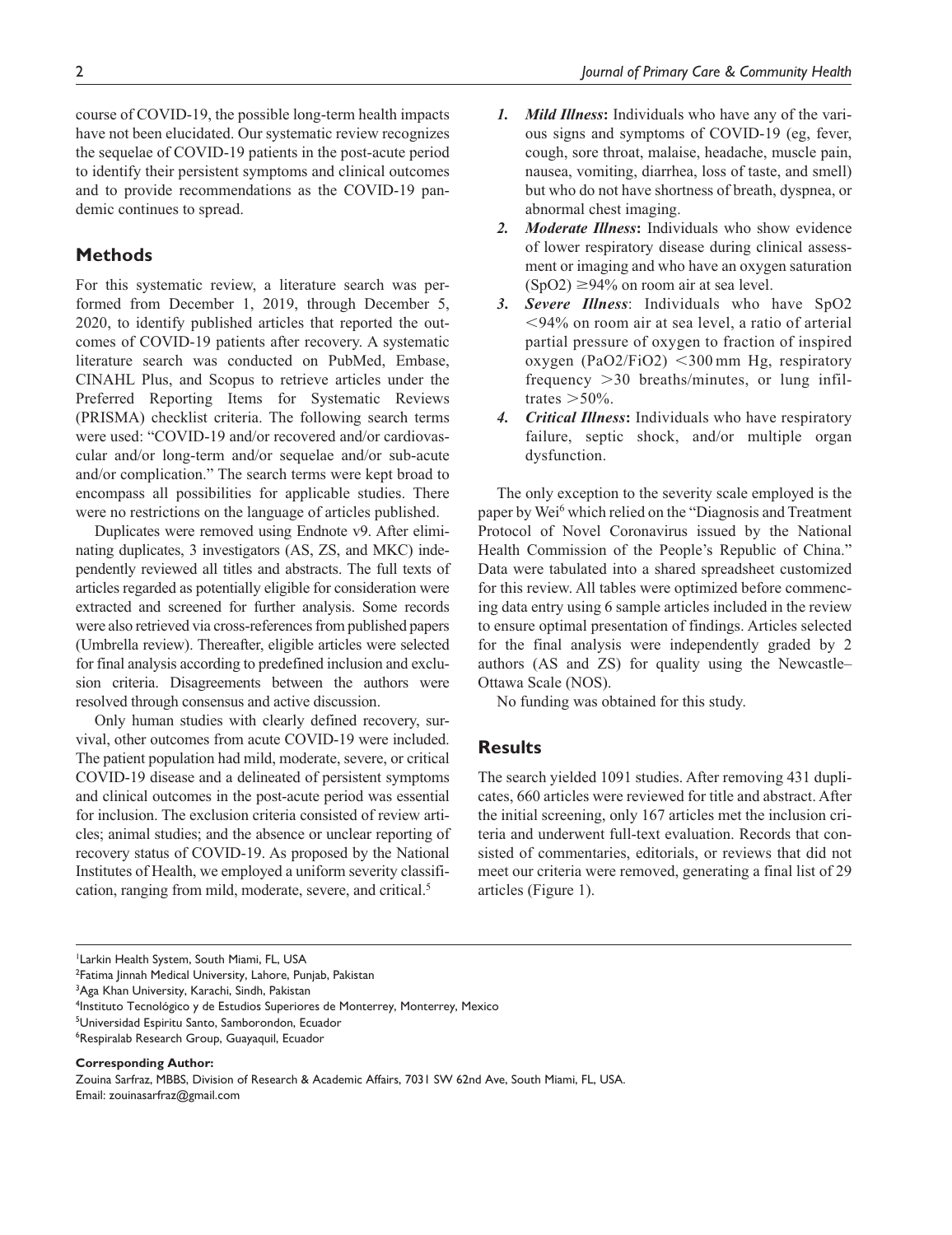

**Figure 1.** PRISMA flow diagram.

#### *Characteristics of Included Studies*

All studies included in this review were published through December 5, 2020. Twenty studies were case reports, 5 were retrospective cohorts, 2 were prospective observational studies, 1 was a case-control, and 1 was a case series (Table 1). Nine countries were represented with the largest data derived from studies in China (37.9%) and the United States (24.1%). The total number of included participants was 655, with a mean age of 45, comprising of various ethnical backgrounds including Asian and European. A total of 419 patients with mild symptoms and 59 patients with

severe symptoms were included. Patient outcomes were notably well due to recovery from infection in 22 of the studies where they recovered or were prescribed medications for underlying thromboembolic conditions including anticoagulants.

## *Clinical Course and Pulmonary Complications of COVID-19 Recovered Patients*

Table 2 summarizes the clinical course of SARS-CoV-2 infection in pulmonary cases, 8 out of these 14 studies had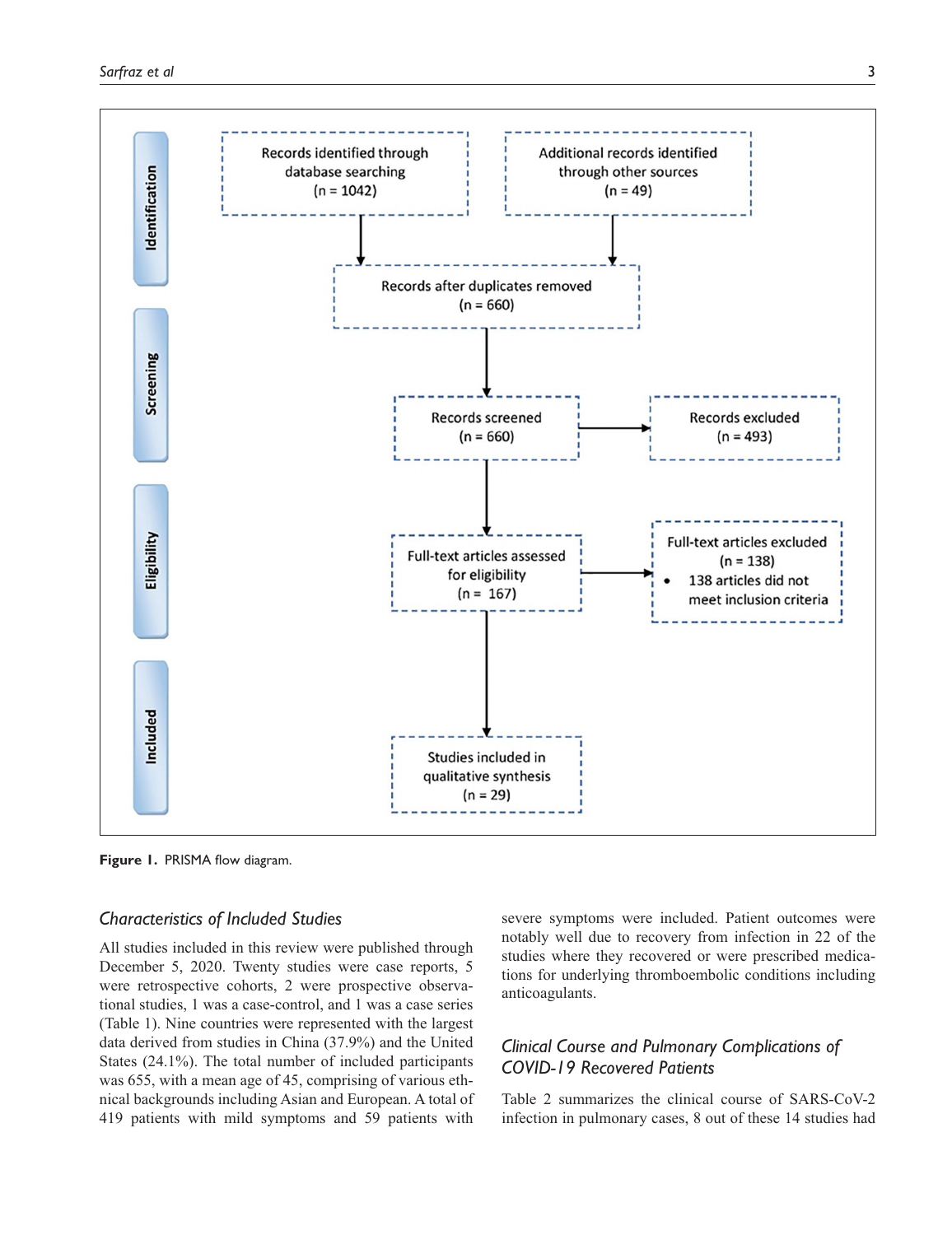| 145                                                                                                                                                                                 | <b>Brazil</b><br>taly<br>taly<br>S<br>$\mathfrak{S}$                                                                                                                                             |                      | Age (years)                                           | (%)                                                                                                                                                                                                                                                              | Comorbidities                                                                               |
|-------------------------------------------------------------------------------------------------------------------------------------------------------------------------------------|--------------------------------------------------------------------------------------------------------------------------------------------------------------------------------------------------|----------------------|-------------------------------------------------------|------------------------------------------------------------------------------------------------------------------------------------------------------------------------------------------------------------------------------------------------------------------|---------------------------------------------------------------------------------------------|
|                                                                                                                                                                                     |                                                                                                                                                                                                  | Not specified        | Median: 36 (IQR 30-44)                                | Male 46.3%                                                                                                                                                                                                                                                       | 5.1% Asthma, 5.1% HTN                                                                       |
|                                                                                                                                                                                     |                                                                                                                                                                                                  | European             | $\frac{8}{1}$                                         | Female                                                                                                                                                                                                                                                           |                                                                                             |
|                                                                                                                                                                                     |                                                                                                                                                                                                  | European             | $\overline{z}$                                        | Male                                                                                                                                                                                                                                                             | CVD, HTN, DM, CKD, ICH, AF                                                                  |
|                                                                                                                                                                                     |                                                                                                                                                                                                  | Not specified        | 78                                                    | Male                                                                                                                                                                                                                                                             | HTN, DM, CKD, AF CHA2DS2-VASc of 4, ILD                                                     |
|                                                                                                                                                                                     |                                                                                                                                                                                                  | <b>Not specified</b> | 50                                                    | Male                                                                                                                                                                                                                                                             |                                                                                             |
|                                                                                                                                                                                     | China                                                                                                                                                                                            | Chinese              | $\overline{\mathbf{3}}$                               | Female                                                                                                                                                                                                                                                           | $\overline{6}$                                                                              |
|                                                                                                                                                                                     | lran                                                                                                                                                                                             | ranian               | $\overline{3}$                                        | Male                                                                                                                                                                                                                                                             |                                                                                             |
|                                                                                                                                                                                     | taly                                                                                                                                                                                             | European             | $\mathbf{69}$                                         | Male                                                                                                                                                                                                                                                             | CVD, CeVD                                                                                   |
|                                                                                                                                                                                     | Sweden                                                                                                                                                                                           | European             |                                                       | Male                                                                                                                                                                                                                                                             |                                                                                             |
|                                                                                                                                                                                     | China                                                                                                                                                                                            | Asian                | $\frac{1}{2}$ 5 5 4                                   | Male                                                                                                                                                                                                                                                             |                                                                                             |
|                                                                                                                                                                                     | China                                                                                                                                                                                            | Asian                |                                                       | Male                                                                                                                                                                                                                                                             |                                                                                             |
|                                                                                                                                                                                     | S                                                                                                                                                                                                | Not specified        | $\overline{7}$                                        | Female                                                                                                                                                                                                                                                           | CeVD, HTN, DM, Breast Cancer                                                                |
|                                                                                                                                                                                     | S                                                                                                                                                                                                | Not specified        | 64                                                    | Female                                                                                                                                                                                                                                                           |                                                                                             |
|                                                                                                                                                                                     | China                                                                                                                                                                                            | Not specified        | $40$ $\frac{8}{2}$                                    | Male                                                                                                                                                                                                                                                             |                                                                                             |
|                                                                                                                                                                                     | China                                                                                                                                                                                            | <b>Not specified</b> |                                                       | Male                                                                                                                                                                                                                                                             |                                                                                             |
|                                                                                                                                                                                     | $\leq$                                                                                                                                                                                           | European             | $\overline{2}$                                        | Male                                                                                                                                                                                                                                                             |                                                                                             |
|                                                                                                                                                                                     | China                                                                                                                                                                                            | Not specified        | 70, 42                                                | Male 50%                                                                                                                                                                                                                                                         |                                                                                             |
|                                                                                                                                                                                     | China                                                                                                                                                                                            | Chinese              |                                                       | Male                                                                                                                                                                                                                                                             | ΣÓ                                                                                          |
|                                                                                                                                                                                     | USA                                                                                                                                                                                              | American             | 49                                                    | Male                                                                                                                                                                                                                                                             | <b>MO</b>                                                                                   |
|                                                                                                                                                                                     | Spain                                                                                                                                                                                            | European             | $\overline{40}$                                       | Male                                                                                                                                                                                                                                                             |                                                                                             |
|                                                                                                                                                                                     | taly                                                                                                                                                                                             | <b>Not specified</b> |                                                       | Male 100%                                                                                                                                                                                                                                                        | HTN 50%, DM 50%                                                                             |
| ∾                                                                                                                                                                                   | Brazil                                                                                                                                                                                           |                      | Mean (SD): 46.2 (16)                                  | Male 83.3%                                                                                                                                                                                                                                                       | HTN 33.3%, BA 16.7%, ICH 16.7%                                                              |
| 100                                                                                                                                                                                 | Germany                                                                                                                                                                                          | European             | Median: 49 (IQR 45-53)                                | Male 53%                                                                                                                                                                                                                                                         | CVD 13%, HTN 22%, DM 18%, BA 21%, COPD 21%                                                  |
| ନ୍ତ                                                                                                                                                                                 | China                                                                                                                                                                                            | Chinese              | Cases mean (SD): 44.1 (16),                           | Male cases 56.7%,                                                                                                                                                                                                                                                | HTN 29.3%, DM 7.1%                                                                          |
| $\frac{1}{10}$                                                                                                                                                                      | China                                                                                                                                                                                            |                      | Mean (SD): 49.1 (14)                                  | Male 50%                                                                                                                                                                                                                                                         | 0.9%, BA 0.9%, COPD 2.7%, CLD 5.5%, CKD 1.8%<br>CVD 2.7%, CeVD 2.7%, HTN 23.6%, DM 8.2%, Ca |
|                                                                                                                                                                                     |                                                                                                                                                                                                  |                      |                                                       | Male 58.1%                                                                                                                                                                                                                                                       | CVD 3.64%, HTN 10.91%, DM 3.64%                                                             |
| 66                                                                                                                                                                                  | S                                                                                                                                                                                                |                      |                                                       | Male 63.6%                                                                                                                                                                                                                                                       |                                                                                             |
|                                                                                                                                                                                     | S                                                                                                                                                                                                | Not specified        | Mean (SD): 19.5 (1.5)                                 | Male 57.7%                                                                                                                                                                                                                                                       |                                                                                             |
|                                                                                                                                                                                     | China                                                                                                                                                                                            | Asian                | Median: 38 (IQR 32-45)                                | Male 38%                                                                                                                                                                                                                                                         | HTN 8%                                                                                      |
| Abbreviations: AF, atrial fibrillation; BA, bronchial asthma; Ca, Cancer;<br>cohort study<br>Case report<br>Case report<br>Case report<br>Case report<br>Case report<br>Case report | 55<br>26<br>26<br>Retrospective, observational<br>Prospective Observational<br>Retrospective cohort<br>Retrospective cohort<br>Retrospective cohort<br>Retrospective cohort<br>Prospective study | China                | N=16, Non-Hispanic<br>Not specified<br>Asian<br>Asian | CeVD, cerebrovascular disease; CKD, chronic kidney disease; CLD, chronic liver disease; COPD, chronic obstructive pulmonary disease: CVD,<br>controls mean (SD): 45.88 (13.9)<br>Mean (SD): 47.74 (15.49)<br>Median: 20 (IQR 19-21)<br>54, 43<br>$\overline{34}$ | controls 56.4%                                                                              |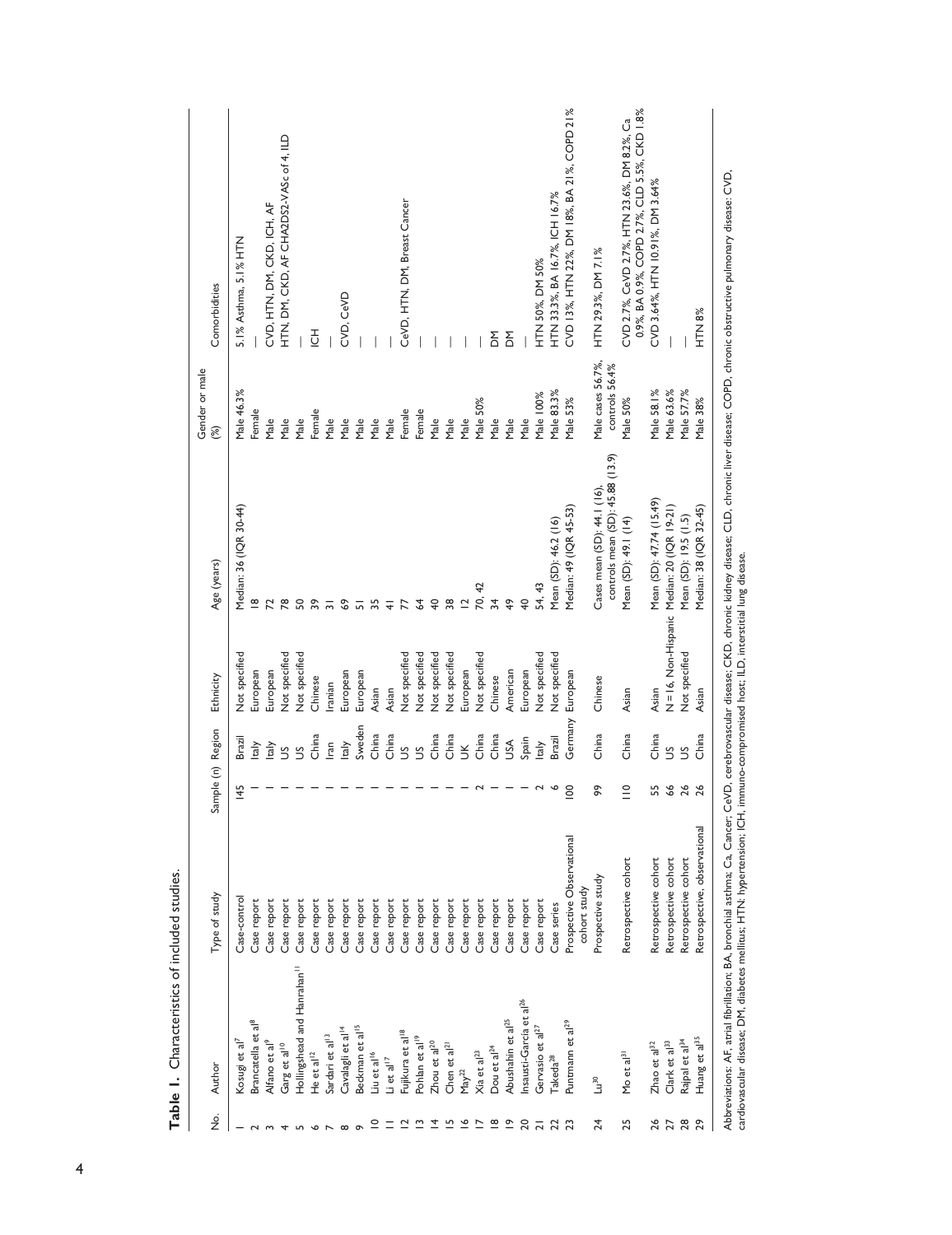| ş                        | Author                                                 | Disease severity                                                | <b>Status</b>                                                                                                                                   | Clinically<br>recovered<br>$\circledast$ | <b>ICU Admission</b><br>(%) and length<br>of ICU stay | hospital stay<br>Length of<br>(days)        | Complications during<br>stay                   | Treatments during hospital stay                                                                                                                              | primary infection<br>Months of | onset after primary<br>infection (days)<br>Complication |
|--------------------------|--------------------------------------------------------|-----------------------------------------------------------------|-------------------------------------------------------------------------------------------------------------------------------------------------|------------------------------------------|-------------------------------------------------------|---------------------------------------------|------------------------------------------------|--------------------------------------------------------------------------------------------------------------------------------------------------------------|--------------------------------|---------------------------------------------------------|
|                          |                                                        |                                                                 |                                                                                                                                                 |                                          |                                                       |                                             |                                                |                                                                                                                                                              |                                |                                                         |
|                          | Kosugi et al <sup>7</sup>                              | Nild                                                            | patients with acute<br>Course of COVID 19 (+)<br>olfactory alterations                                                                          | 52.6%                                    |                                                       | Median: 31 (IQR<br>$10.5 - 39$ <sup>*</sup> |                                                | I                                                                                                                                                            | I                              | I                                                       |
|                          | Garg et al <sup>10</sup>                               |                                                                 | Presents to ER after I month of previous confirmed<br>COVID 19 by nasopharyngeal RT-PCR (+)                                                     | 100%                                     | 100%, 5 days                                          |                                             | AF, deterioration, and<br>respiratory distress | enoxaparin started with till INR of 3<br>Vancomycin, cefepime, MPD,                                                                                          |                                | 30 days                                                 |
|                          | Hollingshead and<br>Hanrahan <sup>11</sup>             | <b>Mild</b>                                                     | Presents to ER after I month of previous COVID<br>19 infection                                                                                  | 100%                                     |                                                       |                                             |                                                | Oxygen therapy                                                                                                                                               | Late April 2020                | 30 days                                                 |
|                          | Beckman et al <sup>15</sup>                            | Asymptomatic                                                    | Suspected COVID 19, not confirmed                                                                                                               | 100%                                     |                                                       | \$                                          |                                                | Tinzaparin, LMWH                                                                                                                                             | Beginning of April             | 7 weeks                                                 |
| LO <sub>1</sub>          | Liu et al <sup>16</sup>                                | <b>Mild</b>                                                     | Reoccurrence, change of status after RNA SARS-<br>$CoV-2$ (-) test                                                                              | 100%                                     |                                                       | $\tilde{=}$                                 |                                                | LPV, INF a2b, AHG, MPD                                                                                                                                       | Late January 2020              | 30 days                                                 |
| o                        | $\mathsf{Li}\ \mathsf{et}\ \mathsf{al}^{\mathsf{I} 7}$ | Severe                                                          | Reoccurrence of infection                                                                                                                       | 100%                                     |                                                       |                                             |                                                | INF-A, TCM, oxygen therapy                                                                                                                                   | Late January 2020              | 25 days                                                 |
| $\overline{ }$           | Fujikura et al <sup>18</sup>                           | Severe                                                          | Development of thrombotic state caused by lack of<br>adherence to recommend anticoagulant                                                       | 100%                                     |                                                       | $\overline{a}$                              |                                                | Hydroxychloroquine, azithromycin,<br>vancomycin, oxygen, heparin                                                                                             |                                | 28 days                                                 |
| $\infty$                 | Pohlan et al <sup>19</sup>                             | Mild                                                            | Reoccurrence of infection                                                                                                                       | 100%                                     | 100%                                                  |                                             |                                                | LWMH, sultamicillin                                                                                                                                          | Beginning of April             | 13 days after initial<br>COVID onset                    |
| ᡐ                        | Zhou et al <sup>20</sup>                               | Severe                                                          | by RT-PCR assay due to<br>insufficient antibody production<br>Reoccurrence of infection                                                         | 100%                                     |                                                       | $\frac{8}{1}$                               |                                                | BiPAP ventilator, MPD,<br>immunoglobulin                                                                                                                     |                                | 27 days                                                 |
| $\subseteq$              | Dou et al <sup>24</sup>                                | Severe                                                          | by RT-PCR assay in a<br>Reoccurrence of infection<br>diabetic patient                                                                           |                                          |                                                       | 39                                          |                                                | Arbidol, ribavirin, cefuroxime,<br>chloroquine, AMP, INF-A                                                                                                   | Beginning of<br>February       | 30 days after<br>discharge                              |
| $=$                      | Abushahin et al <sup>25</sup>                          | Severe                                                          | Presents to ER after 21 days of previous COVID<br>19 infection                                                                                  | 100%                                     | 100%, 8 days                                          | ā                                           | Respiratory failure                            | Oxygen, piperacillin/tazobactam,<br>vancomycin, azithromycin,<br>hydroxychloroquine                                                                          |                                | 21 days                                                 |
| $\overline{\phantom{0}}$ | Takeda <sup>28</sup>                                   | <b>Mild</b>                                                     | 19 symptoms in health<br>PCR confirmed cases<br>Recurrent clinical COVID<br>care workers after RT                                               | 100%                                     | 16.70%                                                |                                             | Sudden Hypoxemia                               | hydroxychloroquine, prednisone,<br>tazobactam, MPD, prophylactic<br>anticoagulation, ivermectin<br>levofloxacin, piperacillin-<br>Oseltamivir, azithromycin, | March, Beginning<br>of April   | Median (IQR): 56.5<br>$(53 - 70)$                       |
| $\tilde{ }$              | Mo et al <sup>31</sup>                                 | Mild 21.8%, Pneumonia<br>pneumonia 17.3%<br>60.9%, Severe       | Pulmonary testing at time of discharge, impairment<br>of diffusion capacity, restrictive ventilatory<br>defects                                 | 100%                                     |                                                       | Mean (SD):<br>27(9)                         |                                                |                                                                                                                                                              |                                |                                                         |
| $\overline{4}$           | $Z$ hao et al $^{32}$                                  | severe pneumonia 7.3%<br>pneumonia 85.4%<br>Mild 7.3%, cases of | Pulmonary testing after 3 months of discharge                                                                                                   | 100%                                     |                                                       |                                             |                                                | Oxygen therapy, MPD, TCM                                                                                                                                     |                                | 3 months                                                |
|                          | *Follow up of survey data collection.                  |                                                                 | Abbreviations: (+), positive; (-), negative; AHG, arbidol hydrochloride<br>lopinavir; MPD, methylprednisolone; TCM, traditional Chinese medicin |                                          |                                                       |                                             |                                                | granules; AMP, adenosine monophosphate; BIPAP, bilevel positive airway pressure; INF-A, interferon alpha: LMWH, low molecular weight heparin; LPV,           |                                |                                                         |

Table 2. Clinical Course of Pulmonary COVID-19 Among Recovered Patients. **Table 2.** Clinical Course of Pulmonary COVID-19 Among Recovered Patients.

5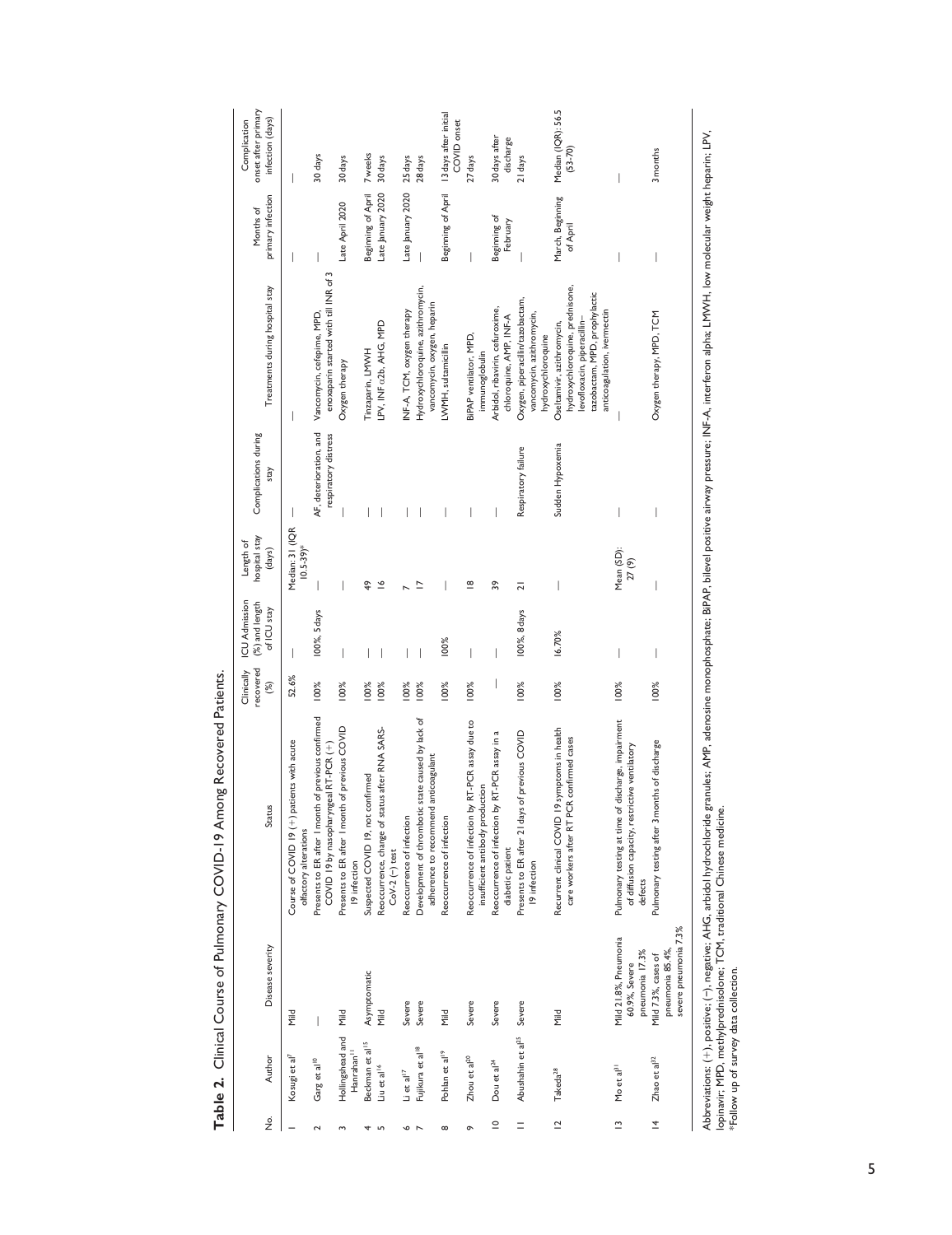a male predominance. About 12 studies reported complete clinical remission, 4 of them reported intensive care unit admission (ICU), 9 mentioned hospital admission, and an average of 34days from the primary infection to the presence of complication was reported across 11 studies. The major complication during hospital stay was a respiratory failure even though it was only reported in only 2 studies. Treatment was provided in detail in 12 studies, encompassing oxygen support, antivirals, antibiotics, corticosteroids, and anticoagulants. Most patients described shortness of breath, upper respiratory tract like symptoms, and dyspnea as main presenting features. RT-PCR tests and Computed Tomography (CT) Scans were the most commonly recommended tests (Table 3).

## *Clinical Course and Complications of Cardiovascular COVID-19 Patients*

Table 4 summarizes the clinical course and complications of cardiovascular COVID 19 patients. During our search, only 5 studies were classified in the cardiovascular section, with 1 study reported to have a severe COVID-19 population. Chest pain, shortness of breath, and chest pain were noted, with patients in these groups aged 50 years or younger. Complete blood count (CBC) and inflammatory cardiac markers were recurrently elevated and 60% of the cases presented lesions visible through Cardiac Magnetic Resonance (CMR), diagnosed with myocarditis in 3 studies. An approximate period of a month was described from the period of primary infection to the onset of a complication. Treatments during hospital stay were not reported, except for Huang et al<sup>35</sup> which reported antiviral, antibiotic, and oxygen support management during the hospital stay (not shown in the table).

## *Complications and Clinical Course of COVID-19 Patients with Specific Characteristics*

The complications and clinical course of all included COVID-19 patients with specific characteristics such as endocrine, hematological, ophthalmological, and neurological details are described in *Supplemental* Table 1. Of all the aforementioned patients, 70% of them were hospitalized, and 30% of them were admitted to the intensive care unit (ICU). The patients were treated mainly with oxygen supportive therapy, steroids, antibacterial, and antivirals. All patients were confirmed to have COVID-19 with a positive PCR test, initial complete blood work was followed, in addition to inflammatory markers and special panels according to each underlying comorbidity. Lung CT scans were followed in 60% of cases; 70% of the patients develop resolution of the acute clinical syndrome, even though a longer follow up study is suggested to observe the full resolution of symptoms or complete basal return. In 4 (28.6%) of the pulmonary studies, pulmonary embolism (PE) was present. In 2 (14.3%) of studies, pneumothorax was noted, and recurrence of infection was observed in 5 (35.7%) of the studies. Of the cardiovascular studies, 4 (80%) required an additional test to detect abnormal functionality (Tables 3 and 4). Relevant important points for primary care were extracted and described for cardiovascular and pulmonary cases (Tables 3 and 4). Despite the heterogeneity of the included articles, the need for guidelines, and the demand for follow up studies to describe duration or clinical course evolution is significant.

#### **Discussion**

This systematic review analyzes the cardio-pulmonary sequelae in recovered COVID-19 patients while making considerations for primary care. With the data gathered from numerous COVID-19 clinical studies conducted across the world, researchers have been able to demonstrate that despite apparent complete recovery from COVID-19, patients may suffer from post-recovery sequelae. However, there has been no consensus on the defining characteristics of post-acute COVID-19 syndrome. Commonly reported symptoms in the post-acute COVID-19 phase are fatigue, dyspnea, joint pain, and chest pain.<sup>36</sup> Cardiopulmonary consequences have been reported in the recovery phases, and have considerable implications for long-term health consequences.<sup>29,37</sup> A survey conducted by the Centers for Disease Control and Prevention (CDC) identified the contribution of 3 or more underlying medical conditions and age greater than 50 years as important predictors of not achieving baseline health until 3weeks after testing COVID-19 RT-PCR positive. Nevertheless, 20% of young individuals have not returned to baseline health after a median time of 16 days since testing positive for COVID-19.<sup>38</sup> A critical discussion of post-acute COVID-19 syndrome is imperative as sequelae are observed among patients along the infection severity scale (ie, mild to critical).

#### *Pulmonary*

Wu et al<sup>39</sup> report ARDS in 40% of patients infected with SARS-CoV-2 infection, with over 20% in the older age groups. Burnham et  $al^{40}$  find that persistent inflammation of alveolar epithelium and hypercytokinemia in SARS-CoV-2 infection leads to fibroproliferative changes which include fibroblast accumulation and deposition of extracellular matrix collagen in the lung parenchyma. The resulting disruption of the balance between profibrotic and antifibrotic factors leads to pulmonary fibrosis which is observed in a subset of patients as protracted sequelae to ARDS.<sup>40</sup> Pulmonary fibrosis is characterized by the presence of an unusual interstitial pneumonia-like fibrotic abnormality on high-resolution computed tomography (HRCT) and this is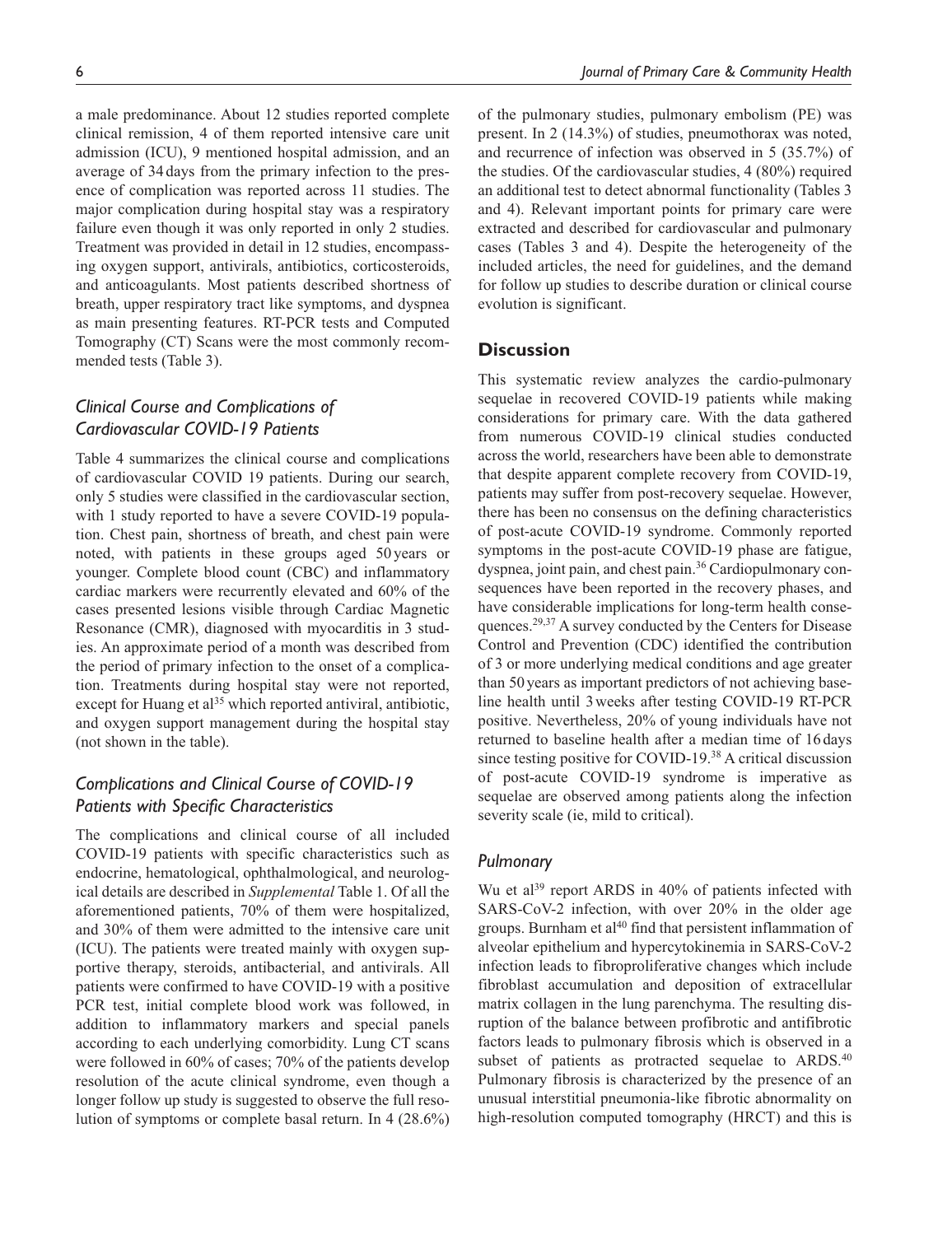| Primary care considerations        | recovered in lesser time than those<br>that presented with acute anosmia<br>Patients presented with hyposmia | scheme changes should be given in a<br>case-by-case basis till there is more<br>Thromboprophylaxis duration and<br>information in literature | High grade of suspicion based on                               | detection of patients at an early stage<br>dyspnea could be key for the timely<br>Pulmonary sequelae can persist after<br>acute infection; the presence of | dyslipidemia and liver injury must be<br>The consequences or involvement of<br>discerned in greater depth                              |                                                                                                                               | Hypercoagulable state even after acute<br>infection, may be of concern in                                                                                   |                                                                                            | Low tiers anti SARS COV 2 doesn't<br>exclude COVID 19 relapse in all                                                                                                                        | 19 stages when diabetes mellitus is<br>High probability of severe COVID                                                         |                                                                         | reactivation or reinfection must be<br>investigated when recurrent clinical<br>Phenoms of reoccurrence, viral                              | Prevailing of impaired diffusing lung<br>capacity at time of discharge                                                                      | Higher D-dimer levels on admission<br>could be predictors for impaired<br>DLCO 3 months post discharge                                   |
|------------------------------------|--------------------------------------------------------------------------------------------------------------|----------------------------------------------------------------------------------------------------------------------------------------------|----------------------------------------------------------------|------------------------------------------------------------------------------------------------------------------------------------------------------------|----------------------------------------------------------------------------------------------------------------------------------------|-------------------------------------------------------------------------------------------------------------------------------|-------------------------------------------------------------------------------------------------------------------------------------------------------------|--------------------------------------------------------------------------------------------|---------------------------------------------------------------------------------------------------------------------------------------------------------------------------------------------|---------------------------------------------------------------------------------------------------------------------------------|-------------------------------------------------------------------------|--------------------------------------------------------------------------------------------------------------------------------------------|---------------------------------------------------------------------------------------------------------------------------------------------|------------------------------------------------------------------------------------------------------------------------------------------|
|                                    |                                                                                                              |                                                                                                                                              | presentation                                                   |                                                                                                                                                            |                                                                                                                                        |                                                                                                                               | follow-up patients                                                                                                                                          |                                                                                            | patients                                                                                                                                                                                    | present                                                                                                                         |                                                                         | symptoms are present                                                                                                                       |                                                                                                                                             |                                                                                                                                          |
| Outcomes, discharge<br>indications | Recovered, follow up time<br>of 31 days                                                                      | Recovered, apixaban on<br>discharge                                                                                                          | Improvement post chest<br>tube placement                       | Recovered, Apixaban for<br>6 months                                                                                                                        | Patient recovered                                                                                                                      | improved after 8 days<br>Recovered, symptoms                                                                                  | resolved, discharged home<br>Recovered, tachycardia<br>with enoxaparin                                                                                      | normalization of functional<br>Angiographic aspiration<br>ECHO parameters<br>thrombectomy, | 14 days of further isolation<br>remained negative after<br>Recovered, SARS-CoV-2<br>at home                                                                                                 | Recovered, following second<br>discharge, tested negative<br>for SARS-CoV-2 on qRT-<br>PCR for 5 weeks                          | Recovered after pigtail chest<br>insertion                              | hospitalization except one<br>who improved after NIV<br>All improved without                                                               | All patients were discharged                                                                                                                | All patients were discharged                                                                                                             |
| Days until<br>recovery             | 15 (mean)                                                                                                    |                                                                                                                                              |                                                                |                                                                                                                                                            | 95                                                                                                                                     | >35                                                                                                                           |                                                                                                                                                             |                                                                                            |                                                                                                                                                                                             | 73                                                                                                                              |                                                                         |                                                                                                                                            |                                                                                                                                             |                                                                                                                                          |
| <b>Diagnosis</b>                   | Sudden olfactory<br>dysfunction                                                                              | RF with multiple segmental<br>PE on warfarin                                                                                                 | Pneumothorax                                                   | Widespread PE                                                                                                                                              | Positive SARS-CoV-2 RNA<br>results from 108 days of<br>recurs repeatedly in a<br>case recovered from<br>COVID-19: dynamic<br>follow-up | Reoccurrence of COVID-19                                                                                                      | transit straddle the patent<br>Late presentation of saddle<br>PE and thrombus-in-<br>foramen                                                                | PE and DVT                                                                                 | Recurrent pneumonia<br>immunodeficiency<br>and probable                                                                                                                                     | Recurrence of positive<br>SARS-CoV-2 (RNA)                                                                                      | COVID-19, pneumothorax                                                  | Recurrent clinical symptoms<br>of COVID-19                                                                                                 | 30.4% (mild illness), 42.4%<br>Impaired diffusing capacity:<br>(pneumonia), and 84.2%<br>(severe pneumonia)                                 | abnormalities in Covid-19<br>recovered patients<br>Radiographic and<br>physiological                                                     |
| Radiological findings              |                                                                                                              | multiple segmental PE on right lung<br>CXR Bilateral opacities, ECK AF, CT                                                                   | CT Diffuse GGO, 10cm loculated<br>posterior right pneumothorax | CT Bilateral segmental PE and GGOs.<br>Two negative PCR                                                                                                    | CT GGO and patchy hyperdense<br>areas                                                                                                  | glass opacity on both lungs, Septal<br>CT: Scattered patches and ground-<br>Line*                                             | Large saddle PE. ECHO: McConnell's<br>Venous duplex Doppler: Acute<br>moderate TR, PASP 62 mm Hg.<br>sign. Sausage-like mass in RA,<br>occlusive thrombosis | CT Massive PE, bilateral infiltrates. US<br>DVT of right leg. ECHO: RV strain              | CT: Bilateral multiple irregular areas<br>of GGO and consolidation                                                                                                                          | CT Multiple GGO in the bilateral<br>lungs, partially absorbed                                                                   | CXR large left-sided pneumothorax<br>and residual infiltrates           | slight scattered and bilateral GGO,<br>more evident in peripheral regions<br>Patient 3 presented a (HRCT) with<br>(less than 50% extension |                                                                                                                                             | Abnormal CT (n=39): pure GGO<br>$(n = 7)$ , interstitial thickening<br>$(n = 15)$ , crazy paving $(n = 3)$                               |
| Laboratory findings                |                                                                                                              | ngeal PCR negative, PT 38,<br>PTT <sub>36</sub><br>Nasophary<br>INR 6.3                                                                      |                                                                | 1200 mg/L, BNP 1200,<br>Troponin <sub>1</sub><br>CPR <sub>15</sub>                                                                                         | negative on days 14, 15; Positive again<br>RNA SARS-CoV-2 (+) on day 1,<br>on day 30                                                   | all (+); RT-PCR throat swabs were<br>(-), B cells increased, and NK cells<br>RT-PCR (nasal swabs, sputum, stool)<br>decreased | dL). Readmission: D-dimer 9.34 µg/mL<br>At first visit: LDH (804 U/L), D-dimer<br>$(20.00 \mu g/mL)$ , and CPR (11.7 mg/                                    | NT-pro BNP 3936 ng/L, D dimer<br>$18.3 \text{ mg/L}$                                       | Elevated inflammatory markers, reduced<br>discharge from hospital, lower levels<br>Lymphocytes count, (+) RNA test<br>for SARS-CoV-2 again after 5 days<br>of antibodies against SARS-CoV-2 | Increased inflammatory markers, after<br>SARS-CoV-2, RT-PCR assay sample<br>2 consecutive negative results with<br>was positive | was confirmed by RT-PCR<br>testing from nasopharyngeal swab<br>COVID-19 | (RT)-PCR tests, but reverted to being<br>Two discharged patients had negative<br>positive                                                  | DLCO abnormalities 47.2%<br>FVC pred 9.1%, FEVI/FVC 4.5%, and<br>TLC pred 25%, FEVI pred 13.6%,<br>small airway function 7.3%<br>Anomalies: | serum albumin, high serum sodium,<br>Patients with abnormal CT had low<br>elevated D-dimer and high BUN<br>levels. DLCO impairment (n=9) |
| Symptoms                           | 13.1% acute hyposmia<br>86.9% acute anosmia,                                                                 | SOB, nonproductive<br>cough                                                                                                                  | SOB                                                            | (~4 weeks) and dyspnea<br>Exercise induced dyspnea<br>at rest (~48 hours)                                                                                  | URTI like symptoms                                                                                                                     | Chest pain, cough                                                                                                             | Severe SOB                                                                                                                                                  | Pohlan et al <sup>19</sup> Tachycardia, RR 30 Severe SOB and right<br>leg pain             | Dry cough, dyspnea, and<br>diarrhea                                                                                                                                                         | No symptoms at<br>recurrence                                                                                                    | Chest discomfort, dry<br>cough, SOB                                     | URTI like symptoms, I<br>individual presented<br>hypoxemia                                                                                 |                                                                                                                                             | $(18.2\%)$ , fatigue $(16.4\%)$ ,<br>$(16.4\%)$ , and cough and<br>GI (30.9%), headache<br>exertional dyspnea<br>sputum (1.8%)           |
| Signs                              |                                                                                                              | with tachycardia<br>irregular pulse<br>nasal cannula,<br>O2 90% on 4L                                                                        |                                                                | O <sub>2</sub> 93%                                                                                                                                         |                                                                                                                                        | Fever, O <sub>2</sub> 90%                                                                                                     | Tachycardiac, O2<br>85%                                                                                                                                     |                                                                                            | $O2 < 80\%$                                                                                                                                                                                 |                                                                                                                                 | tachypnea<br>Hypoxemia,                                                 |                                                                                                                                            |                                                                                                                                             |                                                                                                                                          |
| Author                             | Kosugi et al <sup>7</sup>                                                                                    | Garg et al <sup>10</sup>                                                                                                                     | Hanrahan <sup>11</sup><br>Hollingshead<br>and                  | Beckman<br>et al <sup>15</sup>                                                                                                                             | Liu et al <sup>16</sup>                                                                                                                | $\mathsf{Li}\ \mathsf{et}\ \mathsf{al}^{17}$                                                                                  | Fujikura<br>et al <sup>18</sup>                                                                                                                             |                                                                                            | Zhou et al <sup>20</sup>                                                                                                                                                                    | Dou et al <sup>24</sup>                                                                                                         | Abushahin<br>et al $^{\rm 25}$                                          | $\mathsf{Takeda}^\mathsf{28}$                                                                                                              | Mo et al <sup>31</sup>                                                                                                                      | Zhao et al <sup>32</sup>                                                                                                                 |
| ż                                  |                                                                                                              | 2                                                                                                                                            | S                                                              | 4                                                                                                                                                          | S                                                                                                                                      | P                                                                                                                             | $\overline{ }$                                                                                                                                              | $\infty$                                                                                   | ò                                                                                                                                                                                           | $\subseteq$                                                                                                                     | $=$                                                                     | $\overline{\phantom{a}}$                                                                                                                   | $\tilde{=}$                                                                                                                                 | $\overline{4}$                                                                                                                           |

Table 3. Pulmonary Complications in COVID-19 Patients. **Table 3.** Pulmonary Complications in COVID-19 Patients.

\*Pulmonary complications in COVID-19 patients. \*Pulmonary complications in COVID-19 patients.

 $\overline{\phantom{a}}$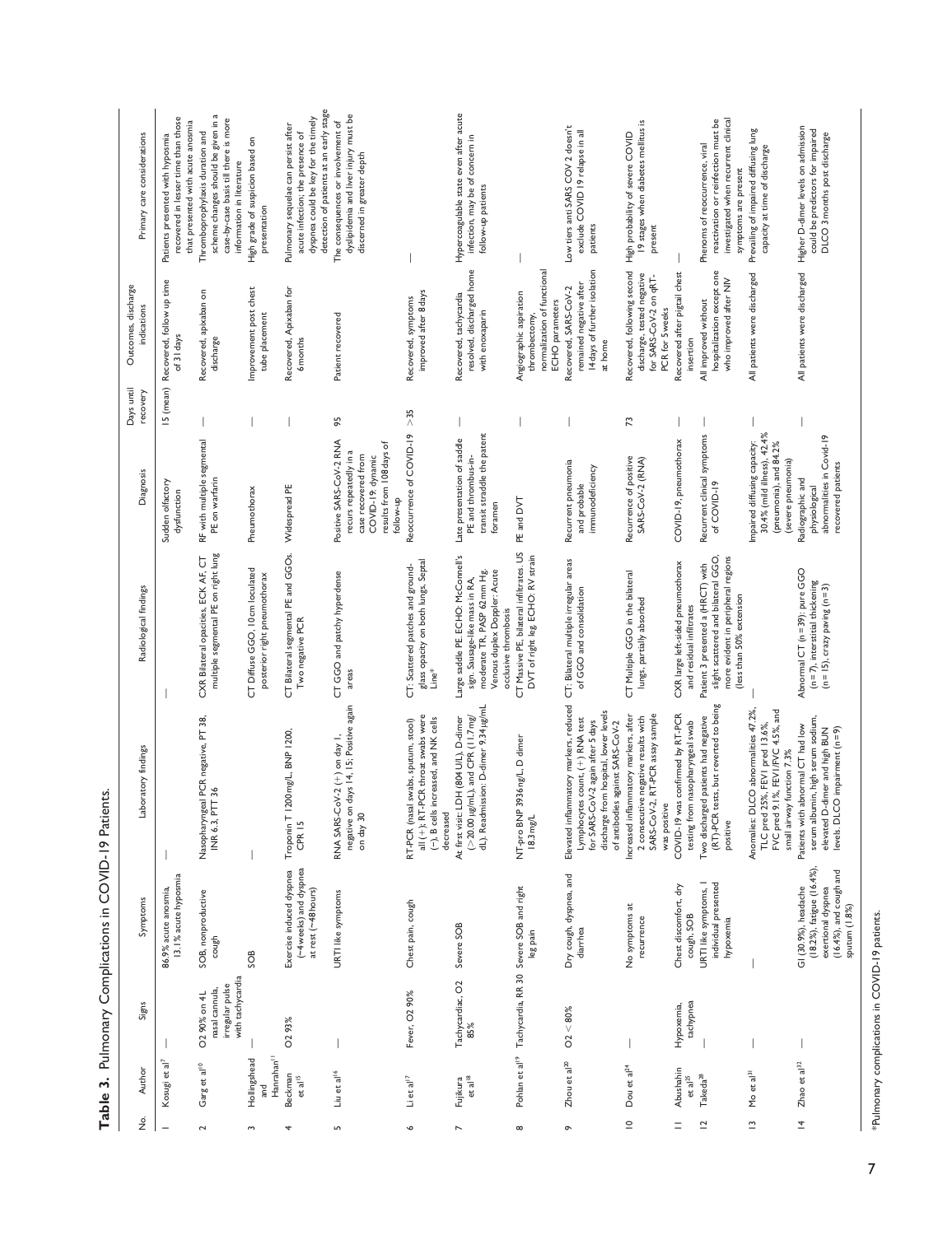| Í                                   |
|-------------------------------------|
| -<br>-<br>-<br>-<br>-               |
| :                                   |
| ֚֚֚֚֚֚֚֚֚֚֡                         |
| $\ddot{\phantom{a}}$<br>ļ<br>ï<br>I |
| I                                   |
|                                     |
|                                     |

| ģ | Author                       | Disease severity                     | Symptoms                                                               | Laboratory findings                                                                                | Radiological findings                                                                                                                                                                                                                  | Diagnosis                                                                                                   | Complication onset after<br>primary infection (days) | Outcomes, discharge indications                                                                                                                                                                                                                                                                                                                                                                                | Primary care considerations                                                                                                                                                |
|---|------------------------------|--------------------------------------|------------------------------------------------------------------------|----------------------------------------------------------------------------------------------------|----------------------------------------------------------------------------------------------------------------------------------------------------------------------------------------------------------------------------------------|-------------------------------------------------------------------------------------------------------------|------------------------------------------------------|----------------------------------------------------------------------------------------------------------------------------------------------------------------------------------------------------------------------------------------------------------------------------------------------------------------------------------------------------------------------------------------------------------------|----------------------------------------------------------------------------------------------------------------------------------------------------------------------------|
|   | Sardari et al <sup>13</sup>  |                                      | exertion, low<br>grade fever<br>Dyspnea on                             | mL; RT-PCR<br>SARS-CoV-2<br>negative for<br>CRP 3.3 mg/L,<br>Troponin <sub>1</sub><br>$<$ 0.03 ng/ | showed edema/inflammation in the<br>mid inferoseptal and inferior wall<br>subepicardial fibrosis in the mid<br>dysfunction. CMR: T <sub>2</sub> -weighted<br>ITE: Mild left ventricular (LV)<br>inferior wall                          | Active myocarditis                                                                                          | 21 days from previous<br>hospital admission          | Started with bisoprolol and lisinopril                                                                                                                                                                                                                                                                                                                                                                         | cardiovascular complications<br>Cardiovascular follow up could<br>such as myocarditis, even in<br>data is gathered regarding<br>be important if sufficient<br>mild disease |
|   | Puntmann et al <sup>29</sup> | Mild                                 |                                                                        |                                                                                                    |                                                                                                                                                                                                                                        | COVID-19                                                                                                    | I4 days                                              | Lower left ventricular ejection fraction, higher<br>left ventricle volumes, higher left ventricle<br>revealed cardiac involvement (78%) and<br>mass, and raised native $T_1$ and $T_2$ ; CMR<br>ongoing myocardial inflammation (60%)                                                                                                                                                                          | Cardiovascular involvement<br>present independently to<br>after infection could be<br>severity of disease                                                                  |
|   | Clark et $a^{27}$            | asymptomatic<br>Mild 77%,<br>23%     |                                                                        | for age (82%);<br>No alterations in<br>Troponin I < 99%<br>BNP or CRP                              | found in 9% of cases; ECO: Median<br>CMR: Late gadolinium enhancement<br>LVEF of 59% LVEDVI 94 mL/m <sup>2</sup> ,<br>RVEF 52%                                                                                                         | inflammation or<br>fibrosis; 5% met<br>for myocarditis<br>formal criteria<br>9% patients with<br>myocardial |                                                      | All were improved before CMR was done<br>(a median of 52 days after SARS-CoV-2<br>infection)                                                                                                                                                                                                                                                                                                                   | no opportunity to perform<br>Cardiovascular compromise<br>may be missed if there is<br>(ie, ECG, Ti, and strain<br>specific cardiac studies<br>echocardiography)           |
|   | Rajpal et al <sup>34</sup>   | Asymptomatic<br>Mild 26.9%,<br>53.8% | athletes with<br>inflammation<br>myocardial<br>About 2 of 4<br>had SOB | Normal troponin                                                                                    | myocarditis was 59(3) ms; Negative<br>7.5% had pericardial effusion. Mean<br>(SD) T2 in those with suspected<br>on Lake Louise Criteria. About<br>CMR: 15% had myocarditis based<br>findings on electrocardiogram,<br>normal range TTE | myocarditis<br>I5% with                                                                                     |                                                      | Competitive athletes: all patients recovered                                                                                                                                                                                                                                                                                                                                                                   | patients at high risk, such as<br>stratification tool for<br>competitive athletes<br>CMR could use as a                                                                    |
|   | Huang et al <sup>35</sup>    | Moderate 85%,<br>Severe 15%          | palpitation, and<br>chest distress<br>Chest pain,                      | work<br>and inflammatory<br>median markers<br>Normal blood                                         |                                                                                                                                                                                                                                        | COVID-19                                                                                                    | Median (IQR): 47<br>$(36 - 58)$                      | ibrosis, and impaired right ventricle function<br>58% with abnormal CMR findings: myocardial<br>ventricle functional parameters in patients<br>manifestation included myocardial edema,<br>positive conventional CMR findings; CMR<br>with positive conventional CMR findings.<br>edema 54%, LGE 31%; Decreased right<br>significantly elevated in patients with<br>Global native $T_1$ , $T_2$ , and ECV were | more literature is needed to<br>The presence of cardiac tissue<br>discern the correct follow<br>involvement at this stage<br>could be early in course,<br>up duration      |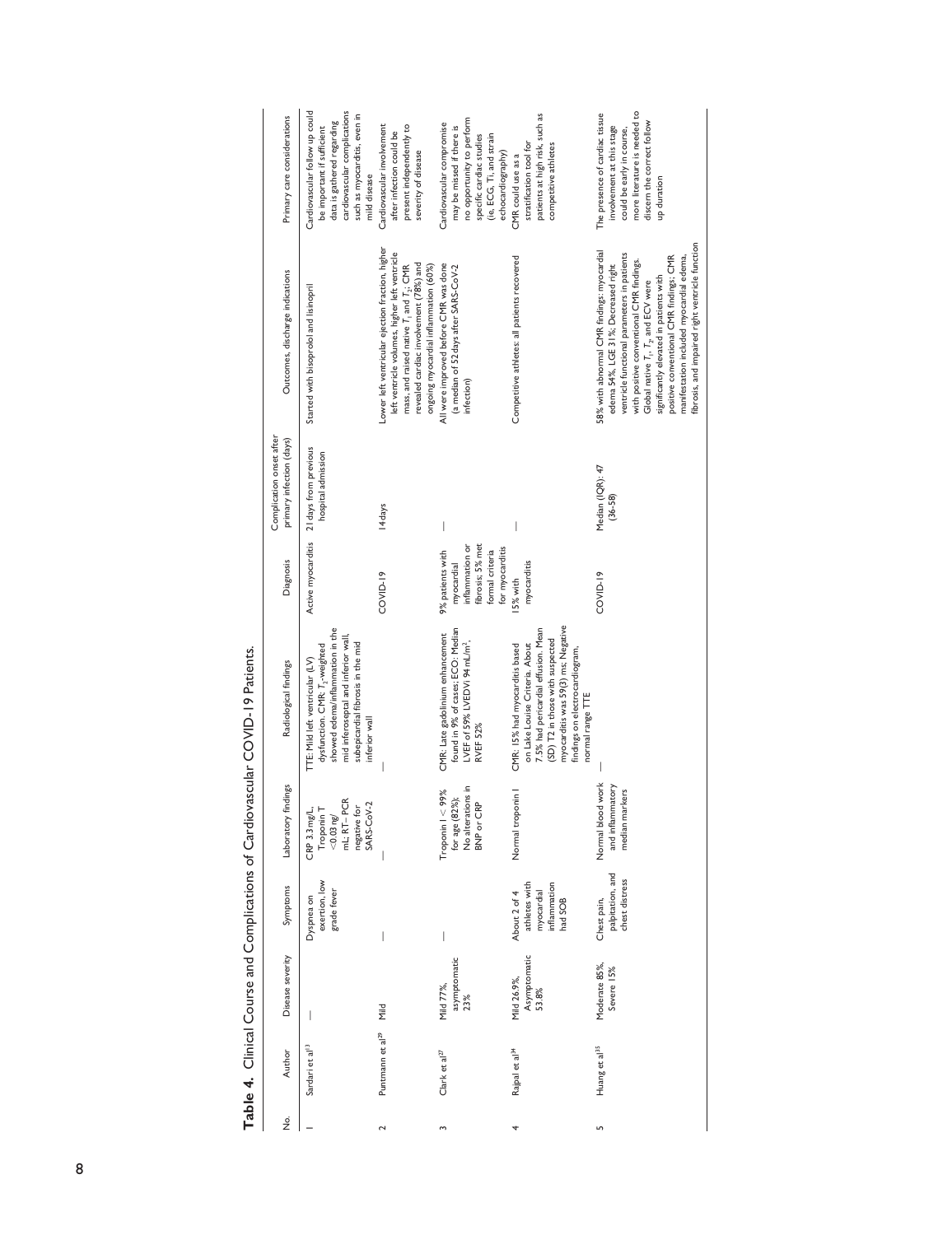linked to a more increased incidence of rapid progression of the disease.<sup>41-44</sup>

A prospective study was conducted by Liu *et al* including 149 patients who were discharged from various hospitals in Wuhan, China following recovery from COVID-19 pneumonia. Patients were followed up during the first, second, and third-weeks post-discharge. The results showed that patients younger than 44years had a significantly higher percentage of complete radiological resolution than patients who were older than 44years. Out of the various lesions observed, the most predominant were ground-glass opacity in 83.9% of patients followed by a fibrous stripe in 54.4% and only 22.1% showed thickening of the adjacent pleura. The number of patients testing positive for each lesion decreased gradually over 3weeks and the radiological resolution was more evident in patients with ground-glass opacity and fibrous stripe in the first and third weeks, respectively. Most residual lung abnormalities were absorbed throughout recovery, suggesting the importance of radiological assessment 2 weeks post-discharge.<sup>30</sup> The importance of determining the timing and standpoints of radiological resolution in COVID-19 patients can provide further insight into deciding which patient groups need long term monitoring.

Mo et al $31$  observed that COVID-19 survivors who had been discharged from the hospital demonstrated pulmonary function abnormalities, the most common among those being diffusion capacity impairment, followed by restrictive ventilatory defects. Zhao et al<sup>32</sup> demonstrated both physiologic and radiographic abnormalities in a significant number of COVID-19 patients in discharged COVID 19 patients after a 3-month follow-up period. In the INBUILD trial, Kolb and Vašáková<sup>45</sup> note increased rates of forced vital capacity (FVC) decline and mortality over the 52weeks in patients with usual interstitial pneumonia (UIP) like lesions when compared to those patients with other patterns of fibrosis. Several factors are involved in the extent to which pulmonary complications present in clinically recovered patients; Salehi et  $al<sup>46</sup>$  document the most significant being patients' age, presence of comorbidities, and type of medications administered during COVID-19 management. Another point of contention is those patients with long-term sequelae who did not have either ARDS or PE during acute infection. While there is a paucity of pulmonary sequelae among patients who did not have either ARDS or PE during the acute infection, Han et  $al^{47}$  conducted a 6-month followup of chest CT findings after severe COVID-19 pneumonia. Patients without ARDS were less likely to be associated with post-COVID radiological and functional changes.<sup>47</sup> There is a lack of detailed knowledge on the pathophysiology of the disease, taking into consideration the available studies, following up on discharged COVID-19 patients, assessing them using radiological and pulmonary tests, and managing potential issues are all necessary precautionary measures.

#### *Cardiovascular*

Myocardial injury is defined by laboratory testing, namely by an increased troponin level, which has been documented as a severe COVID-19 sequela.48 A median of 71 days post COVID-19 diagnosis, cardiac involvement was reported by Puntmann et al<sup>29</sup> in 78% patients, and 60% revealed myocardial inflammation on cardiac magnetic resonance imaging in a Germany study. Long et  $al<sup>49</sup>$  reported common cardiovascular sequelae in COVID-19 as myocarditis, thromboembolic disease, and arrhythmias. The alterations in normal cardiovascular physiology, coagulation state, and basal metabolism observed, including those with RNA-sequencing analysis, reveal increased levels of angiotensin-converting enzyme-2 (ACE-2) in cardio-myocytes thereby increasing the possibility of direct myocardial tissue infection in high-risk patients.47,48 As per Siripanthong et al,<sup>50</sup> the ACE-2 receptor on the myocardium may be used by SARS-CoV-2 to gain entry into cells, triggering the release of massive amounts of pro-inflammatory cytokines, immune hyper-activation, and myocardial tissue damage. Cardiac tropism, an impaired cardio-protective function of ACE2 downregulated by SARS-CoV-2, and elevated proinflammatory cytokine release are potential pathological mechanisms.51-53

Sardari et al<sup>13</sup> write that myocarditis may occur due to the residual myocardial inflammation in COVID-19. Evidence of SARS-CoV-2 mRNA in the myocardium has been observed by Tavazzi et al<sup>54</sup> and Wenzel et al<sup>55</sup> on autopsy and endomyocardial biopsies, suggestive of myocarditis. Underlying cardiovascular disease (CVD) may predispose patients to SARS-CoV-2 myocarditis.<sup>55</sup> Further, cardiovascular complications caused due to COVID-19 or prevalent before infection must be addressed. A meta-analysis finds that the pooled incidence of acute cardiovascular complications during the COVID-19 pandemic is 1.4%. However individuals with COVID-19 who presented with concomitant stroke were more likely to have pre-existing cardiovascular comorbidities not limited to arrhythmias, myocarditis, and thromboembolism, linked to severe COVID-19 infection. The patterns of large vessel occlusions and multi-territory infracts suggests that thromboembolism and/or cerebral thrombosis may potentially be causative pathways for COVID-19 disease.<sup>56</sup> The mortality and morbidity due to cardiovascular complications in COVID-19 patients are higher when there is evidence of myocardial involvement, as implicated by Mitrani et al<sup>57</sup> In the setting of myocarditis, myocyte lysis releases proteins with abnormal epitopes and with a similar structure to those present in the virus. Błyszczuk<sup>58</sup> and Gangaplara et al<sup>59</sup> state that these can be recognized by major histocompatibility complex and seemingly add autoimmune components to cardiac injury. Chapman et  $al^{60}$  presume that these mechanisms of tissue damage cause long-term complications in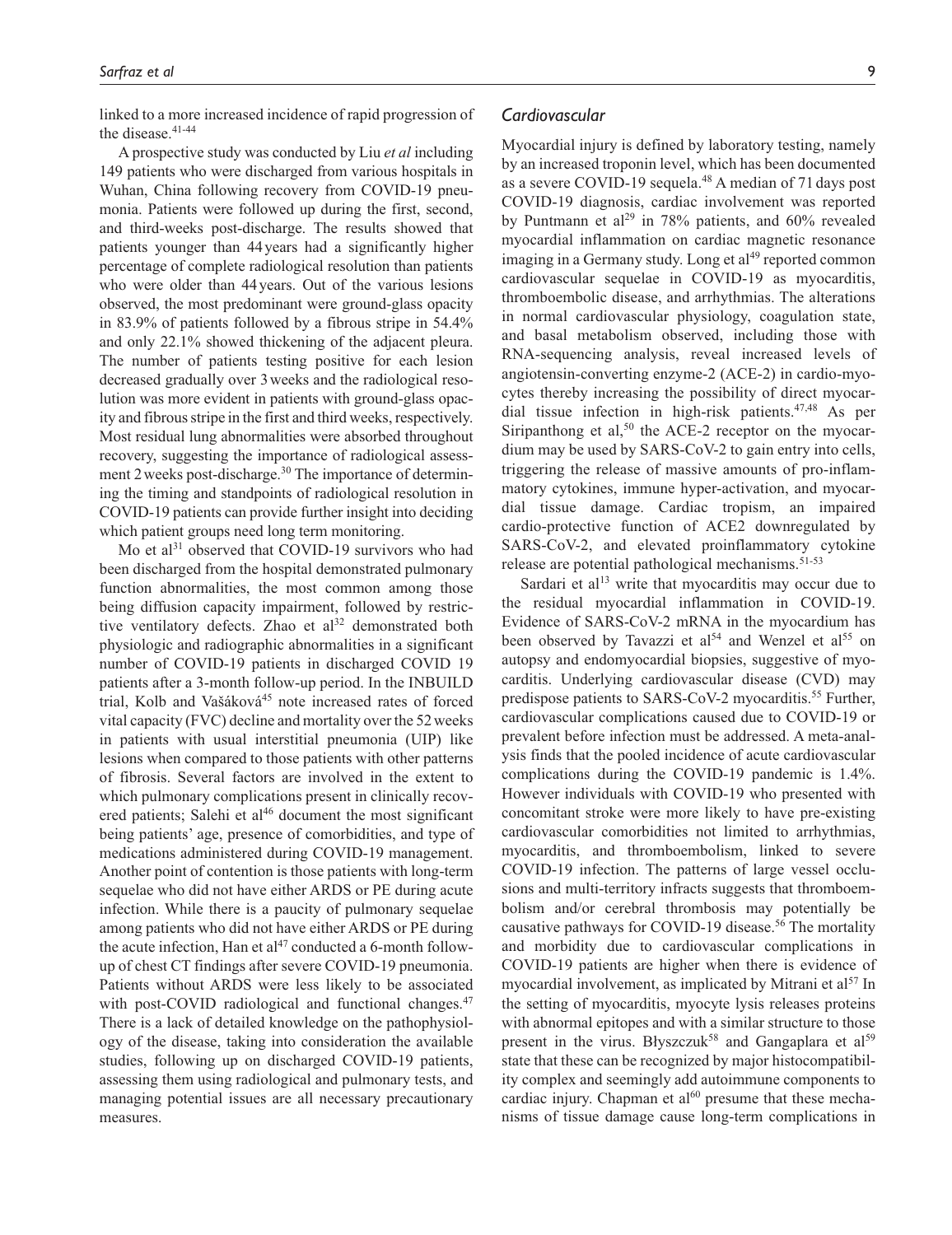COVID-19 patients. Varga et  $al<sup>61</sup>$  form an association between endothelitis and multi-organ failure with evidencing direct viral infection of the endothelium. Additionally, possible cytopathic effects and increased myocardial cell death after inducible SARS-CoV-2 on induced pluripotent stem cells (iPSC) have also been identified by Bose and McCarthy.<sup>62</sup>

Multiple studies have shown an increased rate of arrhythmias in patients recovering from viral myocarditis. A study by Blagova et  $al^{63}$  revealed that among 19 cases of "idiopathic" arrhythmias, 78.9% were identified as immunemediated inflammatory after the endomyocardial biopsy was performed, finding cardiotropic viruses as etiologic agents. Since the beginning of the COVID-19 pandemic, thrombotic complications have been reported in critically ill patients. The term MicroCLOTS (microvascular COVID-19 Lung Vessels Obstructive Thromboinflammatory syndrome) due to microvascular pulmonary thrombosis is currently being used in literature to describe manifestations of the disease. The high incidence of micro thrombosis in the lungs was noted in 80% autopsies of COVID-19 cases by Dolhnikoff et al<sup>64</sup> Klok et al<sup>65</sup> report the incidence of venous thromboembolism as 31%, leading to pulmonary embolism (80%) and arterial thrombosis (3.7%). Further studies are needed to specifically describe cardiovascular complications post COVID-19, especially screening for the incidence of heart failure. Close monitoring of patients is pertinent, even in cases with no signs of cardiovascular impairment.

#### **Considerations for Primary Care**

Although the impact of long-term COVID-19 sequelae is still unclear, a large number of patients will likely experience persistent symptoms, especially in those geographical regions where large outbreaks occurred. Various strategies are being evaluated not only to treat COVID-19 patients but also to prevent as many detrimental complications as possible. Greenhalgh et al describe post-acute COVID-19 as "Long COVID," which is a multisystem disease.<sup>66</sup> Notably, cardio-pulmonary complications may occur after mild infections as well, requiring attention by primary care providers.<sup>66</sup> For a general practitioner, it is essential to note improvements over 3 weeks and subsequent weeks/months. The symptoms may manifest in any bodily organ, however, the most common ones include cough (dry versus productive), fever, fatigue during *long COVID*. Uncommon symptomatology worth considering by the primary care practitioner includes mood swings, palpitations, anxiety, hypotension, and/or skin rashes (ie, maculopapular). The nonspecific (ie, lung burn, brain fog) versus the specific complications (ie, stroke, pulmonary embolism, myocarditis, heart failure) must be distinguished clinically upon a visit to a primary care practitioner and specific presentations recommended to specialist centers. A clinical insight for *long COVID* is the fact that the presentation during *acute COVID* does not directly relate to the severity of findings 6 months later (ie, if a patient had severe pneumonia on the acute onset, the sequelae may be less severe as compared to those who had less severe acute complications). Based on the limited evidence in published literature so far, patients with *long COVID* may have no access to specialist care. To improve patient outcomes, it is essential to adopt a community-based, interprofessional rehabilitation pattern of care by promoting remote technologies, telehealth appointments with a primary care physician, and adopting otherwise locally relevant solutions.

#### **Recommendations**

The implementation of a multi-disciplinary approach to identify, and prevent the impact of long-term health outcomes of COVID-19 across different organs, including cardiopulmonary, as well as the well-being of recovered patient groups is necessary to elucidate the potential classification of complications in post-acute COVID-19.67 An example of how rehabilitation can successfully be applied to post-COVID-19 patient management is offered by Shan et al, $68$ who describes the case of a woman at about 80years of age gradually returning to her premorbid independent condition after severe COVID-19 complicated by acute respiratory distress syndrome (ARDS) following 10 days of post-acute inpatient pulmonary rehabilitation. Interestingly, current knowledge on the long-term impact of the SARS-CoV-2 infection to an important degree comes from previous epidemics, caused by severe acute respiratory syndrome (SARS) and the Middle East respiratory syndrome (MERS). However, deficits associated with the current pandemic are expected to be more critical, given the magnitude of the pandemic.

A practical approach is to follow up on all hospitalized patients with chest radiography and oxygen saturation measurements, as recommended by the British Thoracic Society.<sup>69</sup> However, the American Thoracic Society/ European Respiratory Society does not make any suggestion in favor of or against routine pulmonary function tests (PFTs), chest CT scans, transthoracic echocardiography (TTE), and cardiopulmonary exercise testing (CPET) within 30 to 60 days.<sup>70</sup> Preliminary evidence suggests the development of respiratory sequelae as early as 2weeks after discharge, especially among patients with elevated inflammatory markers and D-dimer levels.<sup>31,32</sup> Data suggests the frequent occurrence of pulmonary fibrosis, arrhythmias, and cardiomyopathies among survivors over 2 months after recovery.<sup>29</sup> All patients requiring further investigation may be referred to as pulmonologists and cardiologists for further evaluation of pulmonary (PFTs and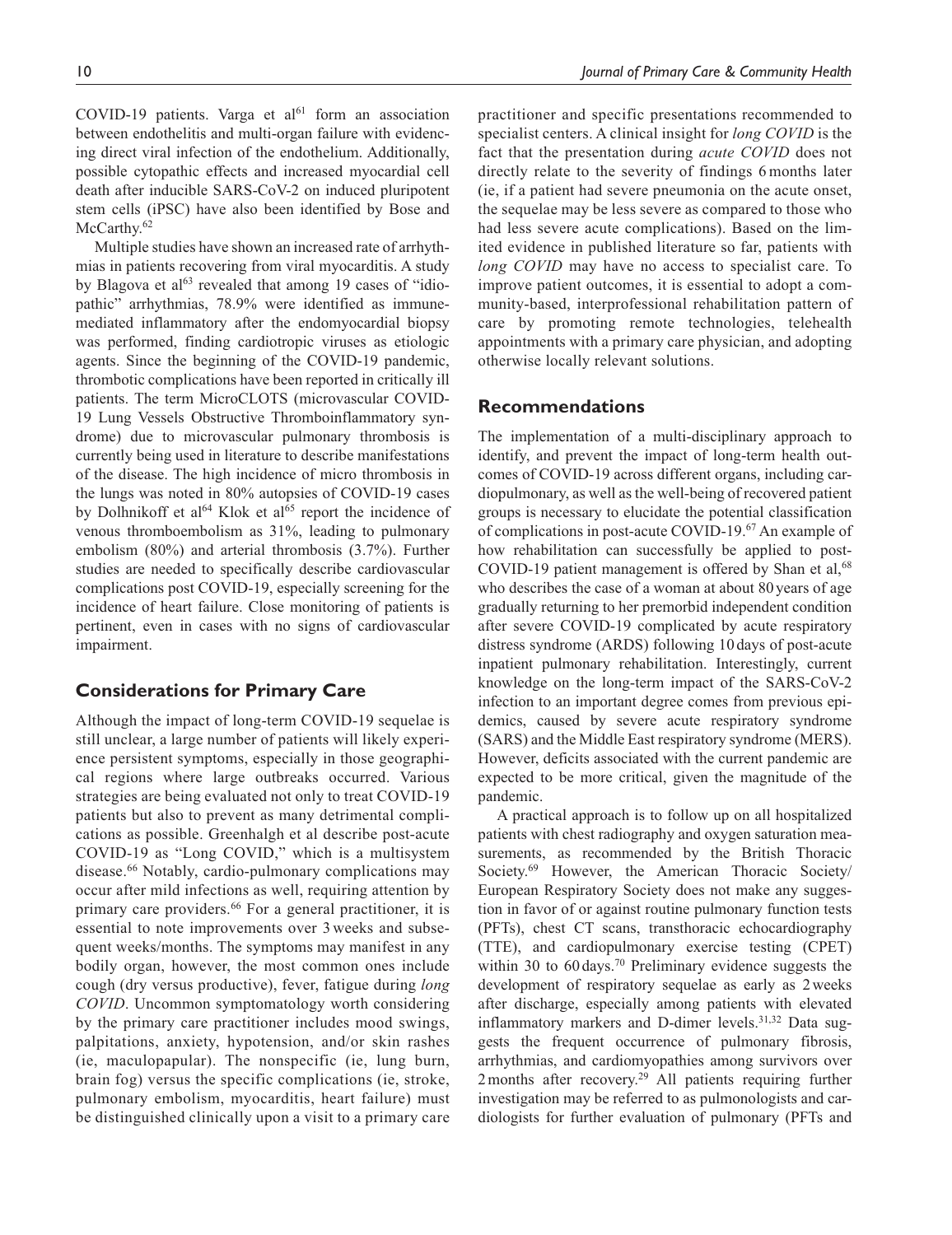chest CT scans) and cardiac (TTE and CPET) assessment within 2 to 3months of recovery. It is also necessary to establish a baseline time to follow recovery. Admittedly, resource-limited settings may not be able to conduct such tests. Consequently, evidence suggests routine testing of pulmonary and cardiac sequelae in COVID-19 is beneficial within 30 to 90 days of discharge in all previously hospitalized patients.

#### **Limitations**

In the United States, 3 different phases of the pandemic have been documented. At the onset, in April, 2020 there was limited testing. During the second phase in July, 2020, social distancing among other factors contributed to infectivity. However, testing was widely available to most of the public. The third phase at the onset of 2021 was potentially connected with seasonal respiratory viruses. These are uncontrollable limitations in post-infection pulmonary-cardiovascular tests that are presented with external factors contributing to varied test outcomes. The other limitation of our study relates to its retrospective nature. Many of the included studies were case reports and, therefore, findings may not be generalizable and the causality within those may not be fully proven. As the majority of the studies were from China, some of the presentations could be influenced by the ethnicity-related characteristics of the region.

#### **Conclusion**

With limited insight on the sequelae of COVID-19 infection, a holistic approach is required that incorporates primary care. Complications are frequently observed in patients recovering from COVID-19, ranging from mild to life-threatening conditions. Patients who presented with ARDS, PE, arrhythmia, myocarditis, or other cardiopulmonary complications during the acute phase necessitate multi-speciality care and follow-up for long-COVID. It is currently unclear whether ARDS or other complications due to COVID-19 or other causative factors will have different long-term outcomes. Follow-up of clinically recovered patients with cardiopulmonary imaging studies could be crucial for the evaluation of adverse events caused by SARS-CoV-2 infection. Primary health care forms a critical foundation for gatekeeping timely and effective support during the COVID-19 pandemic. Through primary care services, it is possible to provide rehabilitation and support to recovering patients in light of a greater volume of patients requiring rehabilitation in the post-acute COVID-19 infectious phase. Physicians across all healthcare levels should be alert on and monitor patients for possible adverse events after recovery from SARS-CoV-2 infection. International societies ought to develop guidelines for patients recovering from COVID-19 and recommend the routine monitoring of these patients to establish cardiopulmonary testing, detect early complications, and provide timely treatment. Importantly, observational studies and clinical trials reporting data on acute and post-acute infectious phases will help elucidate the health outcomes, attributable to COVID-19 and underlying medical conditions.

### **Appendix**

#### *List of Abbreviations*

| 1 <sup>C</sup>  | first case                                |
|-----------------|-------------------------------------------|
| 2 <sup>C</sup>  | second case                               |
| ABGq            | arterial blood gases                      |
| AD              | axial diffusivity                         |
| <b>ALT</b>      | aminotransferase                          |
| <b>AHG</b>      | arbidol hydrochloride granules            |
| <b>BPM</b>      | breaths per minute                        |
| <b>CMR</b>      | cardiac magnetic resonance                |
| $\overline{CP}$ | convalescent plasma                       |
| <b>CRP</b>      | C-reactive protein                        |
| <b>CT</b>       | computed tomography                       |
| <b>DLCO</b>     | diffusing capacity of the lung for carbon |
|                 | monoxide                                  |
| DTI             | diffusion tensor imaging                  |
| <b>DVT</b>      | deep vein thrombosis                      |
| <b>ECHO</b>     | echocardiography                          |
| <b>ECMO</b>     | extracorporeal membrane oxygenation       |
| <b>ELISA</b>    | enzyme-linked immunoassay                 |
| <b>ESR</b>      | erythrocyte sedimentation rate            |
| FA              | fractional anisotropy                     |
| FEV1            | FORCED expiratory volume in 1 s           |
| FO              | foramen ovale                             |
| FT3             | free triiodothyronine                     |
| FT4             | qfree thyroxine                           |
| <b>FVC</b>      | forced vital capacity                     |
| GGOs            | ground glass opacity                      |
| <b>GMV</b>      | bilateral gray matter volumes             |
| Hb              | hemoglobin                                |
| <b>HRCT</b>     | high-resolution chest tomography          |
| Hs-CRP          | high-sensitivity C-reactive protein       |
| Hs-cTnI         | High-sensitivity cardiac troponin I       |
| IL6             | inerfertin-6                              |
| INR             | international normalized ratio            |
| <b>INF</b>      | interferon                                |
| IV Ig           | intravenous immunoglobulin                |
| LDH             | lactate dehydrogenase                     |
| LMWH            | low molecular weight heparin              |
| LPV             | lopinavir                                 |
| <b>LVEDVi</b>   | LV end diastolic volume index             |
| <b>LVEF</b>     | left ventricular ejection fraction        |
| <b>LYMPH</b>    | lymphocytes                               |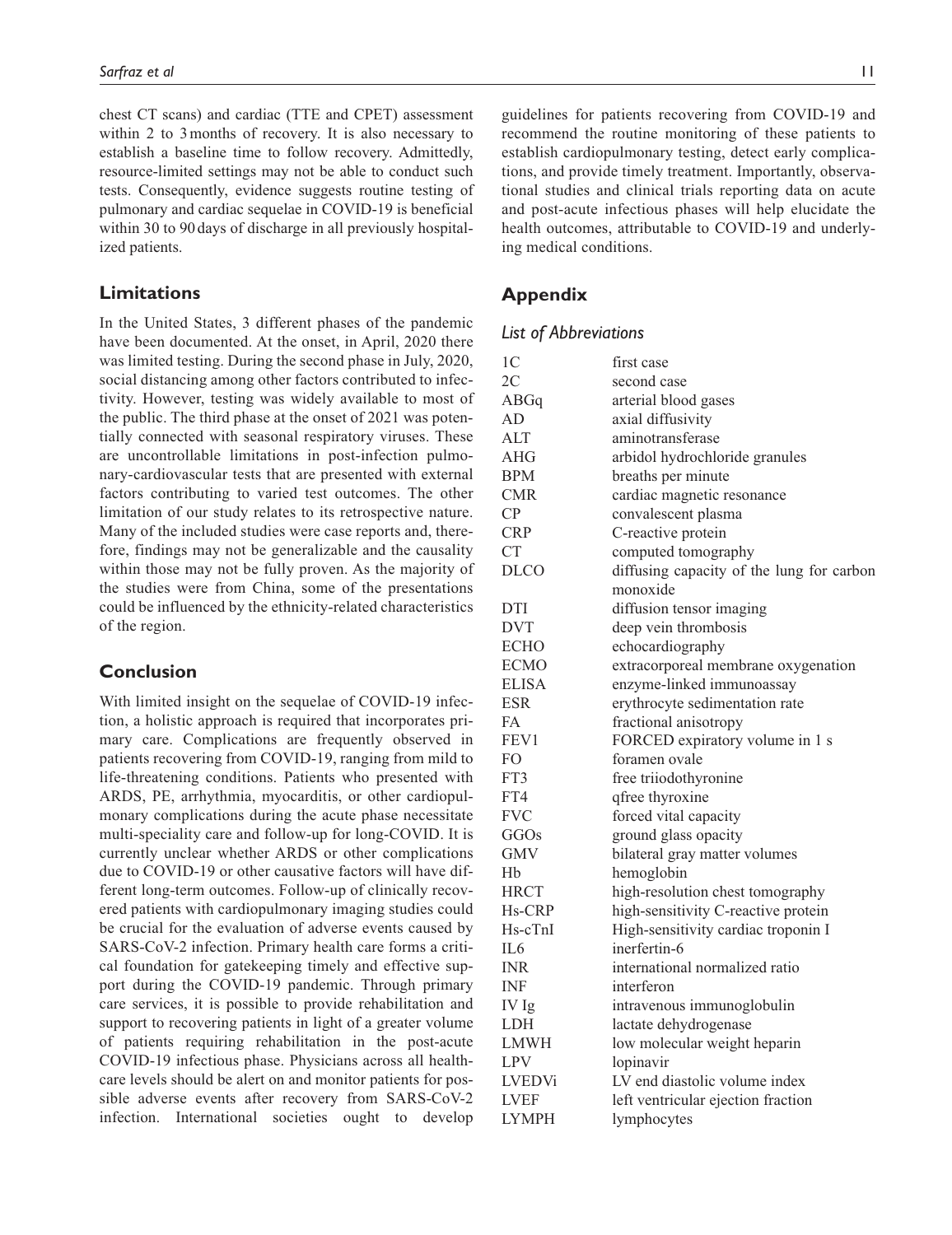| <b>MCH</b>       | mean corpuscular hemoglobin            |
|------------------|----------------------------------------|
| <b>MCV</b>       | mean corpuscular volume                |
| <b>MD</b>        | mean diffusivity                       |
| ms               | milliseconds                           |
| <b>MPD</b>       | methylprednisolone                     |
| <b>MV</b>        | mechanical ventilation                 |
| <b>NIV</b>       | non-invasive ventilation               |
| NT-pro BNP       | amino-terminal pro-brain natriuretic   |
|                  | peptide                                |
| <b>SAT</b>       | subacute thyroiditis                   |
| <b>OCT</b>       | optical coherence tomography           |
| <b>PASP</b>      | pulmonary artery systolic pressure     |
| PCO <sub>2</sub> | carbon dioxide partial pressure        |
| PE               | pulmonary embolism                     |
| <b>PEEP</b>      | positive end-expiratory pressure       |
| PO <sub>2</sub>  | partial pressure oxygen (Po2)          |
| PT               | prothrombin time                       |
| <b>PTE</b>       | pulmonary thromboembolism              |
| PTTa             | activated plasma thrombin time         |
| <b>RA</b>        | right atrium                           |
| <b>RD</b>        | radial diffusivity                     |
| <b>RR</b>        | respiratory rate                       |
| RT-PCR           | reverse transcriptase-polymerase chain |
|                  | reaction                               |
| <b>RV</b>        | right ventricular                      |
| <b>RVEF</b>      | right ventricular ejection fraction    |
| <b>SOB</b>       | shortness of breath                    |
| Tg               | thyroglobulin                          |
| TgAb             | thyroglobulin antibodies               |
| <b>TLC</b>       | total lung capacity                    |
| <b>TTE</b>       | transthoracic echocardiogram           |
| <b>TTE</b>       | transthoracic echocardiography         |
| <b>US</b>        | ultrasonography                        |
| <b>WBC</b>       | white cell blood count                 |

#### **Acknowledgments**

All authors acknowledge Jack Michel MD (Founder, Larkin Health System, South Miami, FL, USA) for his active support during the course of drafting this paper. All authors are indebted to Larkin Community Hospital, South Miami, FL, USA for being a driving force in promoting COVID-19 scholarly activities.

#### **Author Contributions**

The authors contributed equally to all aspects of the article. AS and ZS are co-guarantors of the paper.

#### **Declaration of Conflicting Interests**

The author(s) declared no potential conflicts of interest with respect to the research, authorship, and/or publication of this article.

#### **Funding**

The author(s) received no financial support for the research, authorship, and/or publication of this article.

#### **ORCID iDs**

Zouina Sarfraz D <https://orcid.org/0000-0002-5132-7455> Azza Sarfraz **iD** <https://orcid.org/0000-0001-8206-5745> Alanna Barrios **iD** <https://orcid.org/0000-0001-8332-8682> Radhika Garimella **<https://orcid.org/0000-0002-0726-6923>** Asimina Dominari **b** <https://orcid.org/0000-0002-4023-9767> Manish KC D <https://orcid.org/0000-0003-1693-6068> Krunal Pandav **iD** <https://orcid.org/0000-0002-5451-7115>

#### **Supplemental Material**

Supplemental material for this article is available online.

#### **References**

- 1. Sohrabi C, Alsafi Z, O'Neill N, et al. World Health Organization declares global emergency: a review of the 2019 novel coronavirus (COVID-19). *Int J Surg*. 2020;76:71-76. doi:10.1016/j.ijsu.2020.02.034
- 2. Nicola M, Alsafi Z, Sohrabi C, et al. The socio-economic implications of the coronavirus pandemic (COVID-19): a review. *Int J Surg*. 2020;78:185-193. doi:10.1016/j.ijsu.2020.04.018
- 3. Zaim S, Chong JH, Sankaranarayanan V, Harky A. COVID-19 and multiorgan response. *Curr Probl Cardiol*. 2020;45:100618. doi:10.1016/j.cpcardiol.2020.100618
- 4. Roy S. COVID-19 reinfection: myth or truth? *SN Compr Clin Med*. Published online May 29, 2020. doi:10.1007/s42399- 020-00335-8
- 5. World Health Organization. Clinical management of COVID-19 interim guidance. Internet Publication. [https://apps.who.](https://apps.who.int/iris/handle/10665/332196) [int/iris/handle/10665/332196](https://apps.who.int/iris/handle/10665/332196)
- 6. Wei P-F. Diagnosis and treatment protocol for novel coronavirus pneumonia (Trial version 7). *Chin Med J (Engl)*. 2020;133:1087-1095. doi:10.1097/CM9.0000000000000819
- 7. Kosugi EM, Lavinsky J, Romano FR, et al. Incomplete and late recovery of sudden olfactory dysfunction in COVID-19. *Braz J Otorhinolaryngol*. 2020;86:490-496. doi:10.1016/j. bjorl.2020.05.001
- 8. Brancatella A, Ricci D, Viola N, Sgrò D, Santini F, Latrofa F. Subacute thyroiditis after sars-COV-2 infection. *J Clin Endocrinol Metab*. 2020;105:2367-2370. doi:10.1210/clinem/dgaa276
- 9. Alfano G, Perrone R, Fontana F, et al. Long-term effects of COVID-19 in a patient on maintenance dialysis. *Hemodial Int*. 2020;24:E50-E54. doi:10.1111/hdi.12859
- 10. Garg A, Goyal S, Patel P. A case of COVID-19 infection with delayed thromboembolic complication on warfarin. *Cureus*. 2020;12:e8847. doi:10.7759/cureus.8847
- 11. Hollingshead C, Hanrahan J. Spontaneous pneumothorax following COVID-19 pneumonia. *IDCases*. 2020;21:e00868. doi:10.1016/j.idcr.2020.e00868
- 12. He F, Luo Q, Lei M, et al. Successful recovery of recurrence of positive SARS-CoV-2 RNA in COVID-19 patient with systemic lupus erythematosus: a case report and review. *Clin Rheumatol*. 2020;39:2803-2810. doi:10.1007/s10067-020- 05230-0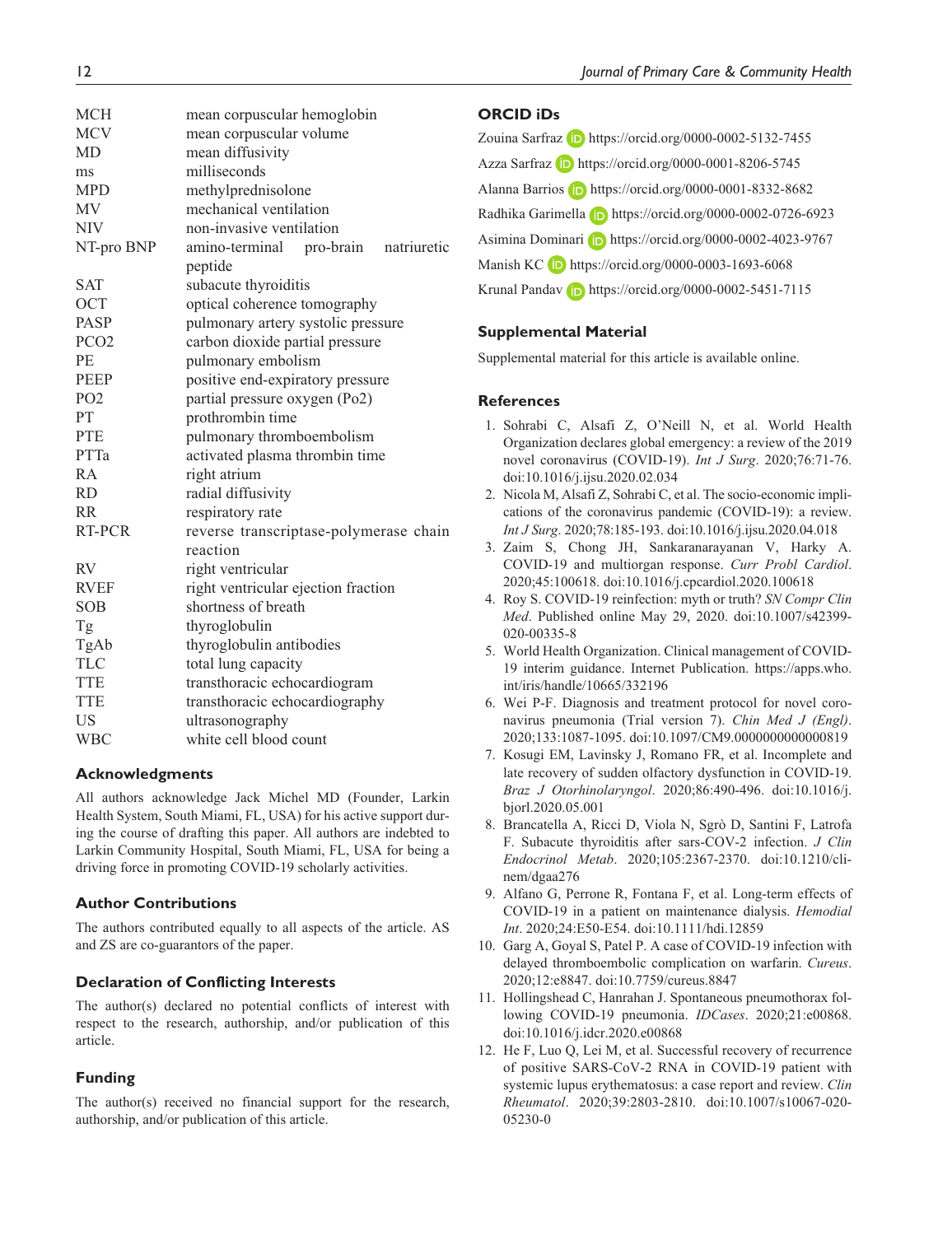- 13. Sardari A, Tabarsi P, Borhany H, Mohiaddin R, Houshmand G. (2021). Myocarditis detected after COVID-19 recovery. *Eur Heart J Cardiovasc Imaging*. 22(1):131-132. doi:10.1093/ ehjci/jeaa166
- 14. Cavalagli A, Peiti G, Conti C, Penati R, Vavassori F, Taveggia G. Cranial nerves impairment in post-acute oropharyngeal dysphagia after COVID-19: a case report. *Eur J Phys Rehabil Med*. 2020;56:853-857. doi:10.23736/S1973- 9087.20.06452-7
- 15. Beckman M, Nyrén S, Kistner A. A case-report of widespread pulmonary embolism in a middle-aged male seven weeks after asymptomatic suspected COVID 19 infection. *Thromb J*. 2020;18:19. doi:10.1186/s12959-020-00235-w
- 16. Liu F, Cai ZB, Huang JS, et al. Positive SARS-CoV-2 RNA recurs repeatedly in a case recovered from COVID-19: dynamic results from 108 days of follow-up. *Pathog Dis*. 2020;78:ftaa031. doi:10.1093/femspd/ftaa031
- 17. Li XJ, Zhang ZW, Zong ZY. A case of a readmitted patient who recovered from COVID-19 in Chengdu, China. *Crit Care*. 2020;24:152. doi:10.1186/s13054-020-02877-8
- 18. Fujikura K, Fontes JD, Taub CC. Saddle pulmonary embolism and thrombus-in-transit straddling the patent foramen ovale 28 days after COVID symptom onset. *Echocardiography*. 2020;37:1296-1299. doi:10.1111/echo.14796
- 19. Pohlan J, Kamel SN, Torsello GF, et al. Successful aspiration thrombectomy in a patient with submassive, intermediaterisk pulmonary embolism following COVID-19 pneumonia. *Radiol Case Rep*. 2020;15:1764-1768. doi:10.1016/j. radcr.2020.07.028
- 20. Zhou X, Zhou J, Zhao J. Recurrent pneumonia in a patient with new coronavirus infection after discharge from hospital for insufficient antibody production: a case report. *BMC Infect Dis*. 2020;20:500. doi:10.1186/s12879-020-05231-z
- 21. Chen W, Yang B, Li Z, Wang P, Chen Y, Zhou H. Sudden severe thrombocytopenia in a patient in the recovery stage of COVID-19. *Lancet Haematol*. 2020;7:e624. doi:10.1016/ s2352-3026(20)30175-7
- 22. Ng SM. Prolonged dermatological manifestation 4 weeks following recovery of COVID-19 in a child. *BMJ Case Rep*. 2020;13:e237056. doi:10.1136/bcr-2020-237056
- 23. Xia J, Feng Y, Li M, et al. Increased physiological dead space in mechanically ventilated COVID-19 patients recovering from severe acute respiratory distress syndrome: a case report. *BMC Infect Dis*. 2020;20:637. doi:10.1186/s12879- 020-05360-5
- 24. Dou C, Xie X, Peng Z, et al. A case presentation for positive SARS-CoV-2 RNA recurrence in a patient with a history of type 2 diabetes that had recovered from severe COVID-19. *Diabetes Res Clin Pract*. 2020;166:108300. doi:10.1016/j. diabres.2020.108300
- 25. Abushahin A, Degliuomini J, Aronow WS, Newman T. A case of spontaneous pneumothorax 21 days after diagnosis of coronavirus disease 2019 (COVID-19) pneumonia. *Am J Case Rep*. 2020;21:e925787-1–e925787-4. doi:10.12659/ajcr.925787
- 26. Insausti-García A, Reche-Sainz JA, Ruiz-Arranz C, López Vázquez Á, Ferro-Osuna M. Papillophlebitis in a COVID-19 patient: inflammation and hypercoagulable state. *Eur J Ophthalmol*. Published online July 30, 2020. doi:10.1177/1120672120947591
- 27. Gervasio CF, Averono G, Robiolio L, et al. Tracheal stenosis after tracheostomy for mechanical ventilation in COVID-19 pneumonia – a report of 2 cases from Northern Italy. *Am J Case Rep*. 2020;21:1-5. doi:10.12659/ajcr.926731
- 28. Fernandes Valente Takeda C, Moura de Almeida M, Gonçalves de Aguiar Gomes R, et al. Case report: recurrent clinical symptoms of COVID-19 in healthcare professionals: a series of cases from Brazil. *Am J Trop Med Hyg*. 2020;103:1993-1996. doi:10.4269/ajtmh.20-0893
- 29. Puntmann VO, Carerj ML, Wieters I, et al. Outcomes of cardiovascular magnetic resonance imaging in patients recently recovered from coronavirus disease 2019 (COVID-19). *JAMA Cardiol*. 2020;5:1265. doi:10.1001/jamacardio. 2020.3557
- 30. Liu D, Zhang W, Pan F, et al. The pulmonary sequalae in discharged patients with COVID-19: A short-term observational study. *Respir Res*. 2020;21, 125. doi:10.1186/s12931-020- 01385-1
- 31. Mo X, Jian W, Su Z, et al. Abnormal pulmonary function in COVID-19 patients at time of hospital discharge. *Eur Respir J*. 2020;55:2001217. doi:10.1183/13993003.01217-2020
- 32. Zhao YM, Shang YM, Song WB, et al. Follow-up study of the pulmonary function and related physiological characteristics of COVID-19 survivors three months after recovery. *EClinicalMedicine*. 2020;25:100463. doi:10.1016/j. eclinm.2020.100463. EClinicalMedicine. 2020;25.
- 33. Clark DE, Parikh A, Dendy JM, et al. COVID-19 Myocardial Pathology Evaluated Through scrEening Cardiac Magnetic Resonance (COMPETE CMR). Preprint. Posted Online Sep 2, 2020. *medRxiv Prepr Serv Heal Sci*. 2020. doi:10.1101/2020.08.31.20185140
- 34. Rajpal S, Tong MS, Borchers J, et al. Cardiovascular magnetic resonance findings in competitive athletes recovering from COVID-19 infection. *JAMA Cardiol*. 2021; 6(1):116- 118. doi:10.1001/jamacardio.2020.4916
- 35. Huang L, Zhao P, Tang D, et al. Cardiac involvement in patients recovered from COVID-2019 identified using magnetic resonance imaging. *JACC Cardiovasc Imaging*. 2020;13:2330-2339. doi:10.1016/j.jcmg.2020.05.004
- 36. Carfì A, Bernabei R, Landi F. Persistent symptoms in patients after acute COVID-19. *JAMA*. 2020;324:603. doi:10.1001/ jama.2020.12603
- 37. Fraser E. Long term respiratory complications of covid-19. *BMJ*. 2020;370:m3001. doi:10.1136/bmj.m3001
- 38. Tenforde MW, Kim SS, Lindsell CJ, et al. Symptom duration and risk factors for delayed return to usual health among outpatients with COVID-19 in a multistate health care systems network — United States, March–June 2020. *MMWR Morb Mortal Wkly Rep*. 2020;69:993-998. doi:10.15585/mmwr. mm6930e1
- 39. Wu C, Chen X, Cai Y, et al. Risk factors associated with acute respiratory distress syndrome and death in patients with coronavirus disease 2019 pneumonia in Wuhan, China. *JAMA Intern Med*. 2020;180:934-943. doi:10.1001/jamainternmed.2020.0994
- 40. Burnham EL, Janssen WJ, Riches DWH, Moss M, Downey GP. The fibroproliferative response in acute respiratory distress syndrome: mechanisms and clinical significance. *Eur Respir J*. 2014;43:276-285. doi:10.1183/09031936.00196412